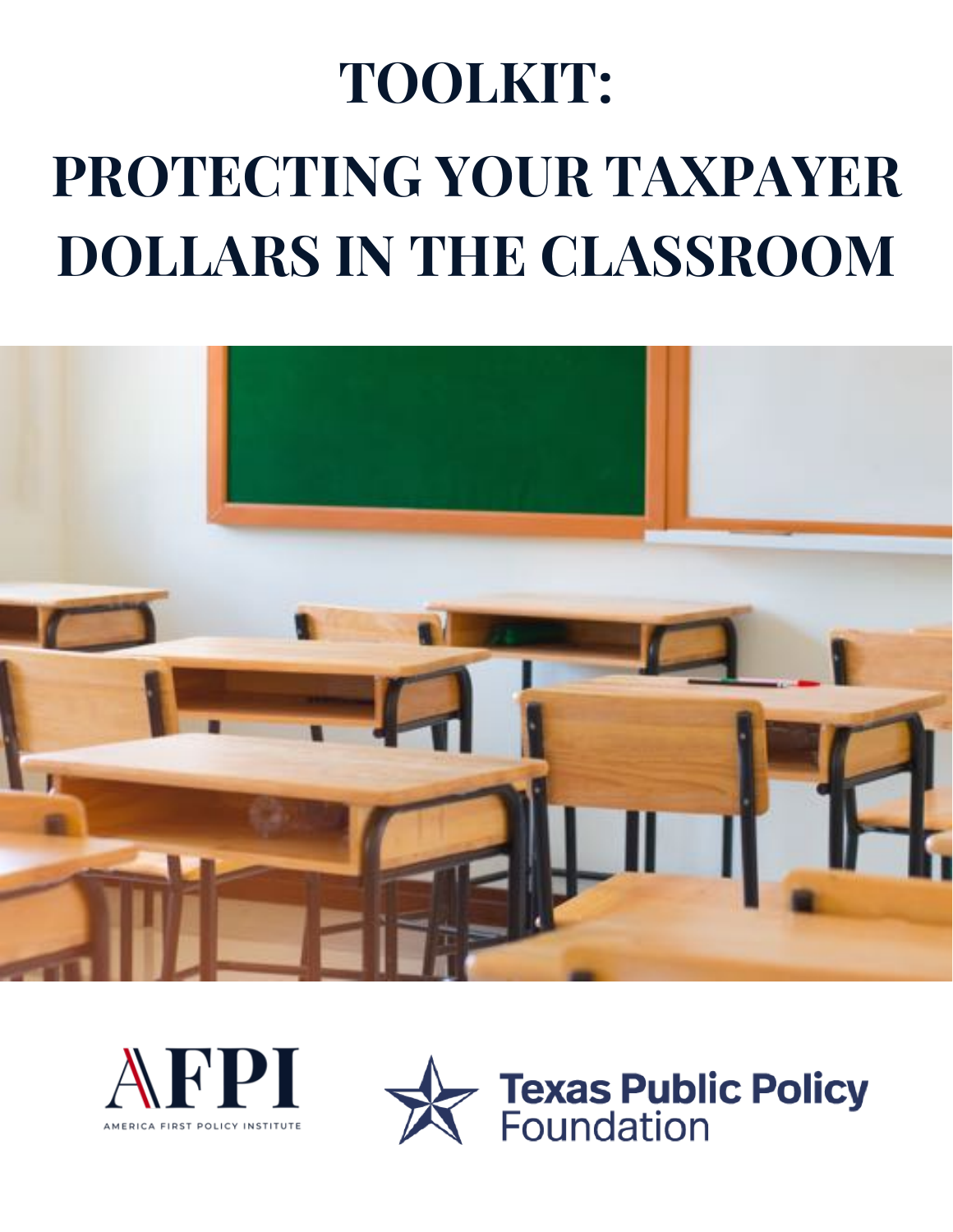- x In Cupertino, California, an elementary *school required third graders to analyze their racial identities and rank themselves* according to their "power and privilege" ([Rufo,](https://www.city-journal.org/identity-politics-in-cupertino-california-elementary-school) [2021a\).](https://www.city-journal.org/identity-politics-in-cupertino-california-elementary-school)
- The lesson plans of public schools in Buffalo, New York, suggest that when students are in kindergarten, *teachers ask students to compare their skin color and watch a video that illustrates dead black kids speaking to them* about the dangers of being killed by "racist police and state-sanctioned violence" ([Rufo,2021b\).](https://www.city-journal.org/buffalo-public-schools-critical-race-theory-curriculum)
- Oregon [Department](https://www.libertyineducation.org/blog/oregon-crt-in-mathematics) of Education has adopted CRT in mathematics, going as far as to say that White supremacy is reinforced by the belief that teachers are teachers and students are students and that *valuing independent work is White Supremacy culture*.
- California [education](https://www.breitbart.com/politics/2021/04/15/california-weighs-equitable-math-goal-obtaining-correct-answer-racist/) officials are urging teachers to adopt "A Pathway to Equitable Math Instruction: Dismantling Racism in Mathematics Instruction." The guide is geared explicitly toward math but provides a "collective approach to dismantling white supremacy."
- [Rockville](https://defendinged.org/incidents/rockville-centre-high-school-assignment-asserts-that-police-are-the-sixth-leading-cause-of-death-for-young-black-men-after-cancer/) Center High School in New York gave out a homework assignment that "demonized" the police.
	- o **This is proof that grassroots have the right to be concerned that these teachings could come to their schools.** The United States has worked hard to develop into a country driven by character, work ethic, and virtue, *not a race and biological identity.* The growing movement of race-centric, anti-American thought and rhetoric in our schools threatens to dismantle that very achievement. These policies are a step back into a time when it was acceptable to treat people differently based on the color of their skin.

Public schools and state and local district school boards are accountable to the taxpayer. With the appropriate tools, grassroots can become involved and ensure that students are receiving the best possible education. *There has never been a more critical time to advocate for our students and the preservation of America*.

**This toolkit provides 8 ways for grassroots to ensure that students have access to quality education.**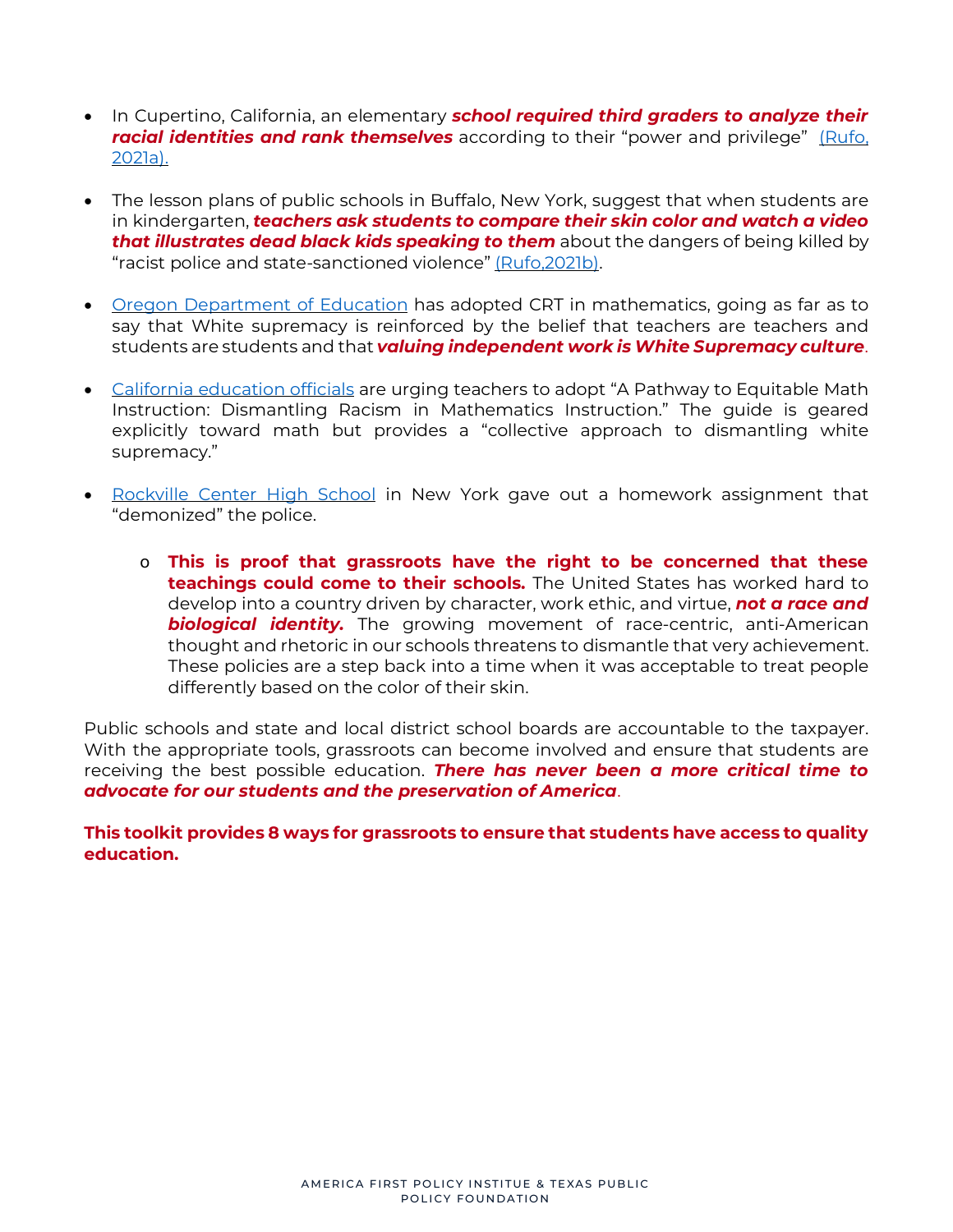# **TABLE OF CONTENTS:**

| 3. Requesting Access to Curriculum Plans and Instructional Materials            |
|---------------------------------------------------------------------------------|
|                                                                                 |
|                                                                                 |
| 6. Requesting to Participate in Selecting and Approving Academic Standards      |
|                                                                                 |
| 8. Directing Local School Boards to Use Civics and History Materials That Teach |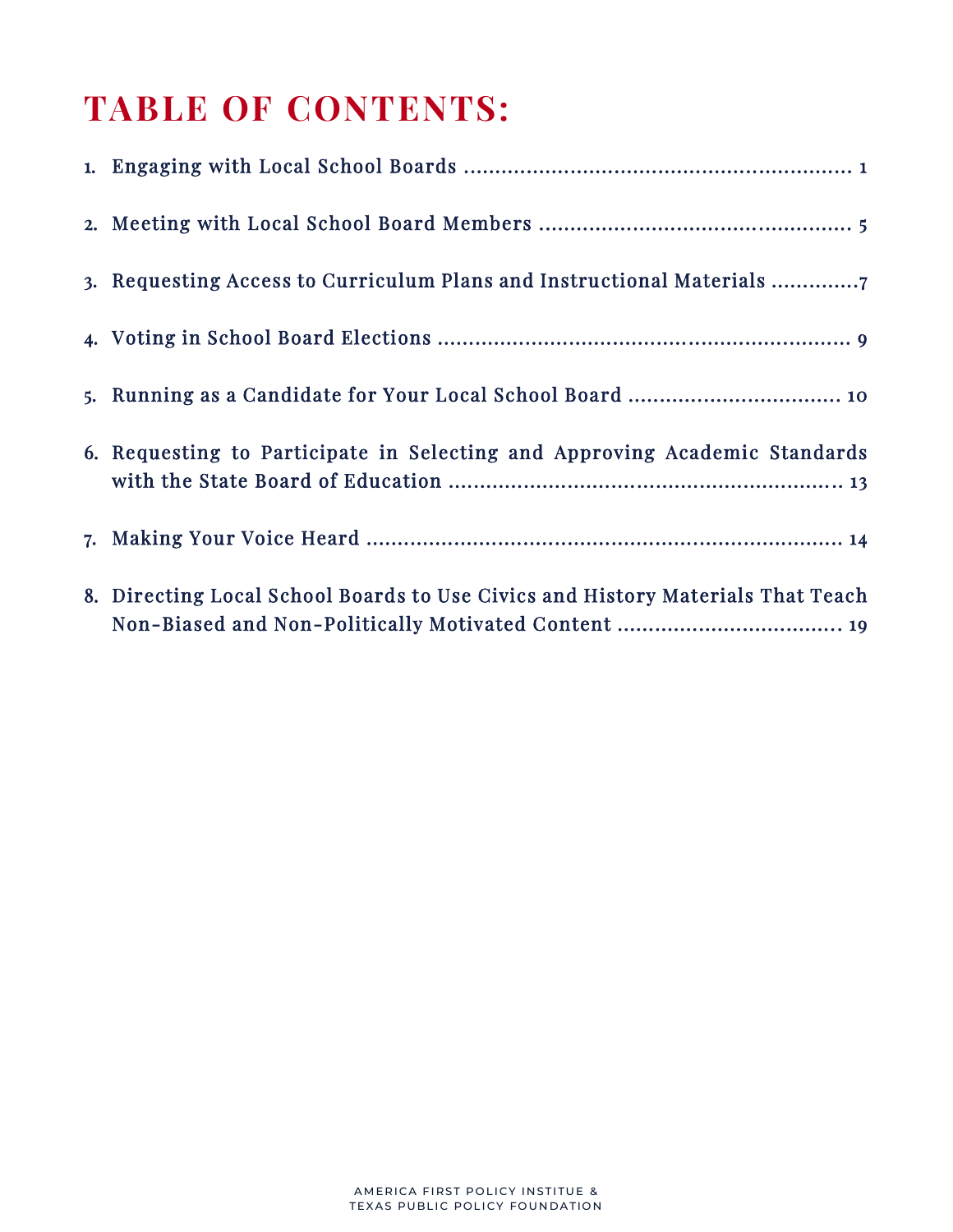# **1 . ENGAGING WITH LOCAL SCHOOL BOARDS**

## What are Local School Boards?

- **٪** School board members wield a great deal of power as elected officials. Local school district boards do not report to the state board of education. They only are accountable to the voters in their local jurisdiction—that means YOU!
- **٪** Local school boards establish and maintain a basic organizational structure for the local school system.
- **٪** There are roughly 14,000 school boards across the country and about 100,000 school board members and 95 percent of the school board members are elected to their positions. They represent the largest group of elected officials in the country.
- $\rightarrow$  School board members set a district's priorities for spending, resolve legal and disciplinary issues, acquire land, and even initiate eminent domain proceedings. They ensure that curricula meet federal and state mandates for public schools, appoint superintendents, adopt budgets, and help to maintain educational excellence.

#### What Happens at a School Board Meeting?

- **٪** Every board meeting is different, but listed below are the common components occurring in most meetings. Please review your school board's policies to ensure the exact procedures of your school board meeting.
- A local school board's parliamentary procedure is a matter of local policy. Most boards follow [Roberts Rules of Order,](https://robertsrules.com/) which describes how meetings are run, how motions and votes are taken, and other procedures. Usually, the superintendent or school board president gives a general update and announcements before any new business.
- **٪** The most effective way to get an item that requires board action onto the agenda is to contact the board president or superintendent before the meeting. Items can be added to the agenda at the beginning of a meeting, but it is more difficult because there would need to be a motion made by a board member to amend the agenda to add an item and must be affirmed by a vote of the board members. To help board members be prepared for meetings, it is better to have a new agenda item added before the actual meeting.
- **٪** Board members follow a pre-approved agenda. *There are two opportunities for public input at board meetings:*
	- o During the time for public comment on agenda items at the beginning of the meeting.
	- o During the time for public comment at the end of the meeting.
- **٪** Board members listen to public input and take it into account during discussion and deliberation. However, Board members have no direct interaction with the public during a regular school board meeting.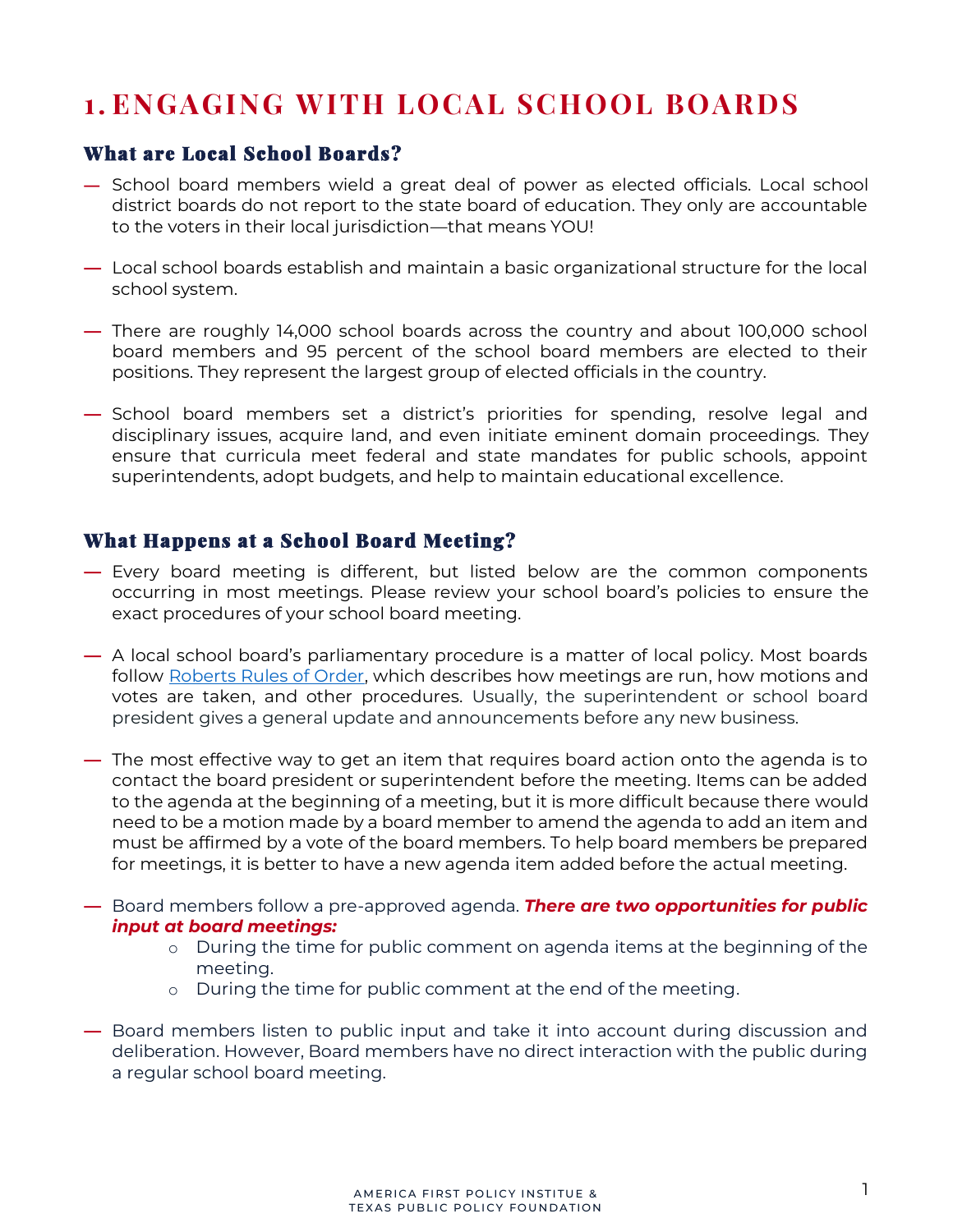**٪** The board president acknowledges and thanks members of the public for their input as appropriate. Once Board members make their comments, they will move to discussion on an agenda item. At this point, the audience (you) and staff no longer participate.

On the following page is a screenshot of a board meeting agenda from Virginia Beach City Public Schools.

Thoroughly reading an agenda and supplemental materials is a great way to help identify policies that don't align with your values and can give you an avenue to advocate for the policies you would like to see.

Good school board meeting agendas are detailed and include links to documents being discussed and note when updates are made to the agenda. By clicking on the photo at the top of the following page, you can see the entire detailed agenda. This includes discussions on religious exemptions, non-discrimination policies, the treatment of transgender students, employment actions, student suspension policies, and much more. This is an example of an informative school board agenda meeting materials.

|     | School Board Regular Meeting Proposed Agenda (continued)<br>Tuesday, August 24, 2021                                                                                                                                                                                                                                                                                                                                                                                                                                                                                                                                                                                                                                                                                                                                                                                                                                                                                  |
|-----|-----------------------------------------------------------------------------------------------------------------------------------------------------------------------------------------------------------------------------------------------------------------------------------------------------------------------------------------------------------------------------------------------------------------------------------------------------------------------------------------------------------------------------------------------------------------------------------------------------------------------------------------------------------------------------------------------------------------------------------------------------------------------------------------------------------------------------------------------------------------------------------------------------------------------------------------------------------------------|
| 7.  | Adoption of the Agenda                                                                                                                                                                                                                                                                                                                                                                                                                                                                                                                                                                                                                                                                                                                                                                                                                                                                                                                                                |
| 8.  | <b>Superintendent's Report</b>                                                                                                                                                                                                                                                                                                                                                                                                                                                                                                                                                                                                                                                                                                                                                                                                                                                                                                                                        |
| 9.  | Approval of Meeting Minutes:                                                                                                                                                                                                                                                                                                                                                                                                                                                                                                                                                                                                                                                                                                                                                                                                                                                                                                                                          |
|     | August 10, 2021 Regular School Board Meeting Added 08/23/2021<br>А.                                                                                                                                                                                                                                                                                                                                                                                                                                                                                                                                                                                                                                                                                                                                                                                                                                                                                                   |
| 10. | Hearing of Citizens and Delegations on Formal Agenda Items<br>The School Board will hear public comment on Formal Agenda items at the August 24, 2021 School Board Meeting. Otizens may sign up to speak by completing the coline<br>form here or contacting the School Board Clerk at 263-1016 and shall be allocated 4 minutes each. Sign up for public speakers will close at noon on August 24, 2021.<br>Speakers will be provided with further information concerning how they will be called to speak. In person speakers should be in the parking lut of the School Administration<br>Building, 2512 George Mason Drive, Building 6, Municipal Center, Vrginia Beach, Virginia 23456 by 5:45 p.m. August 24, 2021. Speakers signed up to address the School<br>Board through Zoom or by telephone should be signed into the School Board Meeting by SAS p.m. All public comments shall meet the School Board Bylaw 1-48<br>requirements for Decorum and Order. |
| 11. | <b>Consent Agenda</b><br>All items under the Consent Agenda are enacted on by one motion. During item 7 - Adoption of the Agenda - School Board members may request<br>any item on the Consent Agenda be moved to the Action portion of the regular agenda.<br>Religious Exemptions<br>А.                                                                                                                                                                                                                                                                                                                                                                                                                                                                                                                                                                                                                                                                             |
| 12. | Action<br>Personnel Report / Administrative Appointment(s)<br>А.<br><b>Unsolicited PPEA</b><br>В.<br>Policy Review Committee Recommendations<br>c.<br>1. Policy 5-7 / Non-Discrimination/Non-Harassment of Students Updated 08/21/2021                                                                                                                                                                                                                                                                                                                                                                                                                                                                                                                                                                                                                                                                                                                                |
| 13. | <b>Information</b>                                                                                                                                                                                                                                                                                                                                                                                                                                                                                                                                                                                                                                                                                                                                                                                                                                                                                                                                                    |
|     | Program Evaluation Schedule 2021-2022<br>А.                                                                                                                                                                                                                                                                                                                                                                                                                                                                                                                                                                                                                                                                                                                                                                                                                                                                                                                           |
|     | Policy Review Committee Recommendations<br>В.                                                                                                                                                                                                                                                                                                                                                                                                                                                                                                                                                                                                                                                                                                                                                                                                                                                                                                                         |

## How Can Grassroots Get Involved?

**٪** Grassroots should search when and where the school board meetings take place. Usually, they take place at least once a month. Information on school board meetings is on the school district website.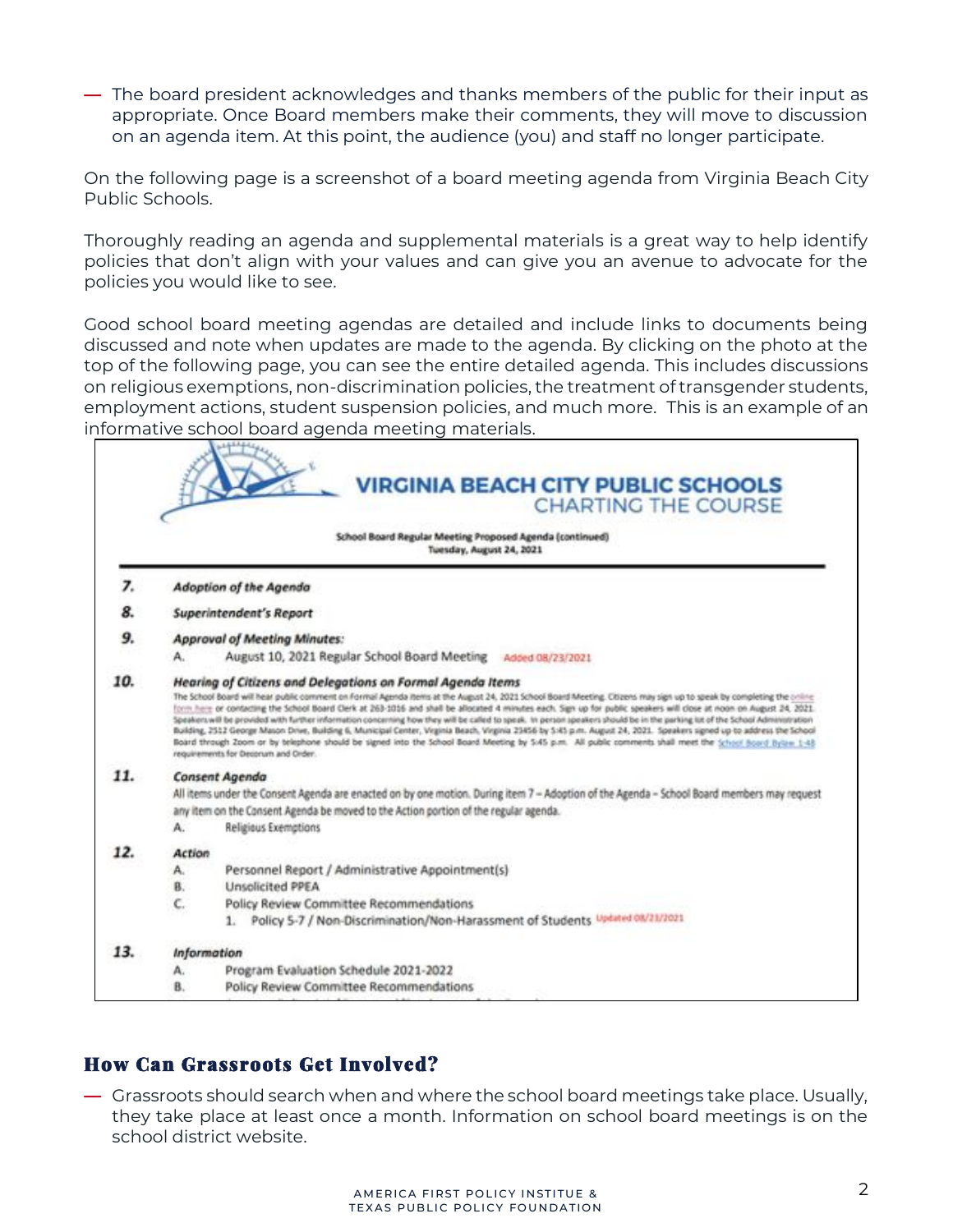- **٪** *School board meetings are public meetings and are required to give public notice at least 5 days before the meeting date and time.* Attending local school board meetings helps grassroots stay vigilant and keeps them aware of what is being taught in the community.
- **٪** Grassroots can keep track of board activities by *reading the meeting minutes (notes of what happened),* which must be posted on the school district website.
- **٪** Board meeting minutes will also include budget documents to observe spending on all activities, trainings, and any personnel changes.
- ← Reviewing the school board's mission and vision statements posted on their websites will help you become familiar with their priorities as a board and their policies and procedures.
- **٪** Many school boards have committees and workgroups that give the school board advice or make recommendations about issues. For example, school boards are typically required by law to involve parents, teachers, students, and community members in developing and reviewing school policies. School board directors are often eager to hear from grassroots who volunteer their time. *Contact your school board members and offer to help with any workgroup.*
- **٪** Grassroots can set up an activist group on social media for community members to share information and activities for more involvement opportunities.
- **٪** Grassroots can contact school board members directly. Usually, contact information for individual board members can be found on the school district's website under "board members." If it is not posted online, contact the number on the website and request this information.
- **٪** Grassroots have the right to ask school board members their position on various issues.

#### Sample Questions about Curriculum Adoption:

- 1. Has this district adopted a curriculum focused on "antiracism," "dismantling White Supremacy or privilege," "equity," "social or racial justice," or any content that suggests biological factors play a major role in societal opportunity?
	- a. If so, these are elements of CRT. How do you believe these to be elements of a high-quality curriculum? How do you believe these teach students to prioritize hard work, merit, and equal treatment of peers independent of biology?
- 2. Where can we find the approved academic standards for each grade level?
- 3. What is included in the school district's diversity and inclusion plan?
- 4. How much money and time are you spending on race, gender, equity, diversity, and social justice programs?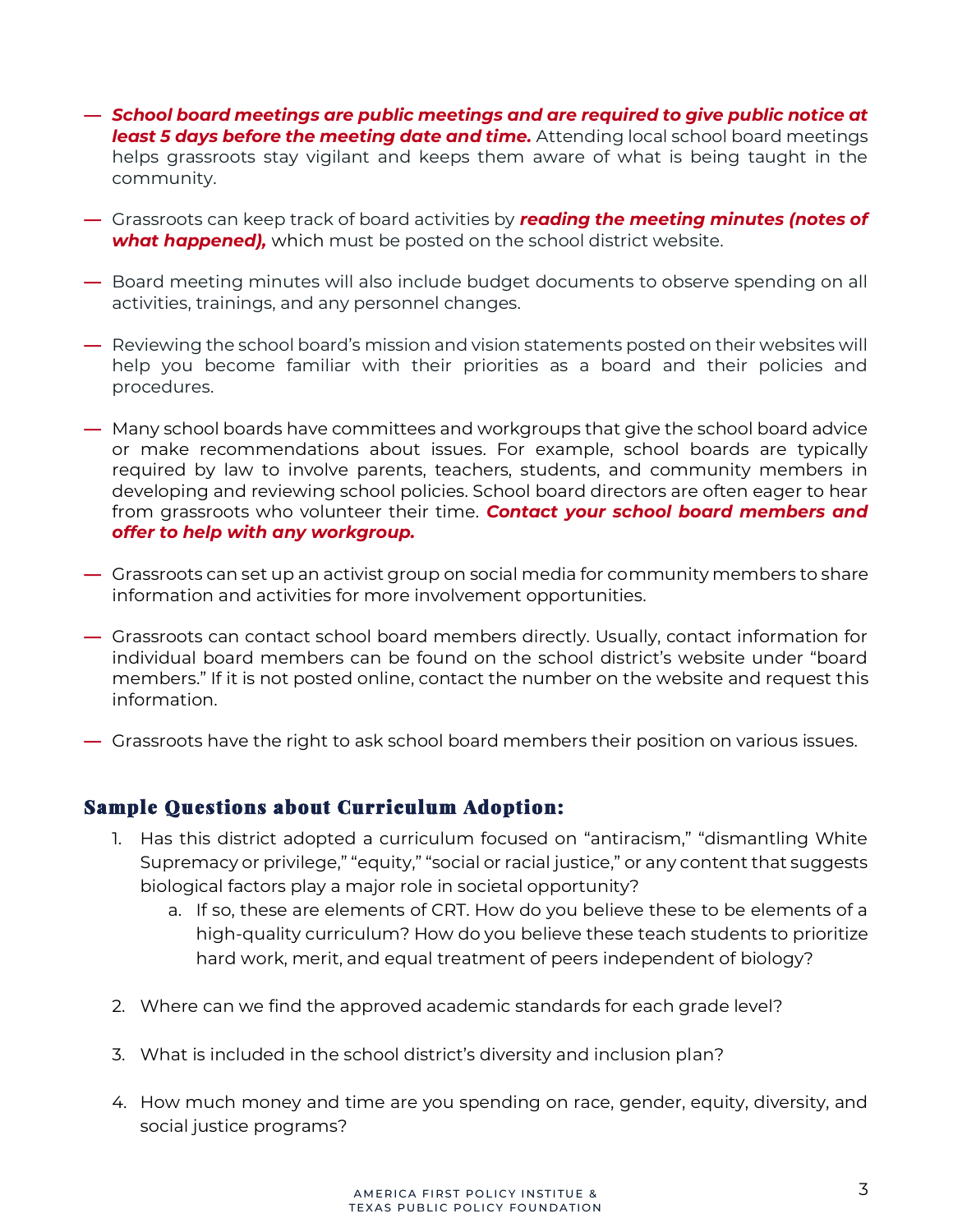- 5. What accountability measures do you have in place to ensure the supplemental materials used in classrooms are aligned with a high-quality curriculum?
	- a. What do you define as a high-quality curriculum?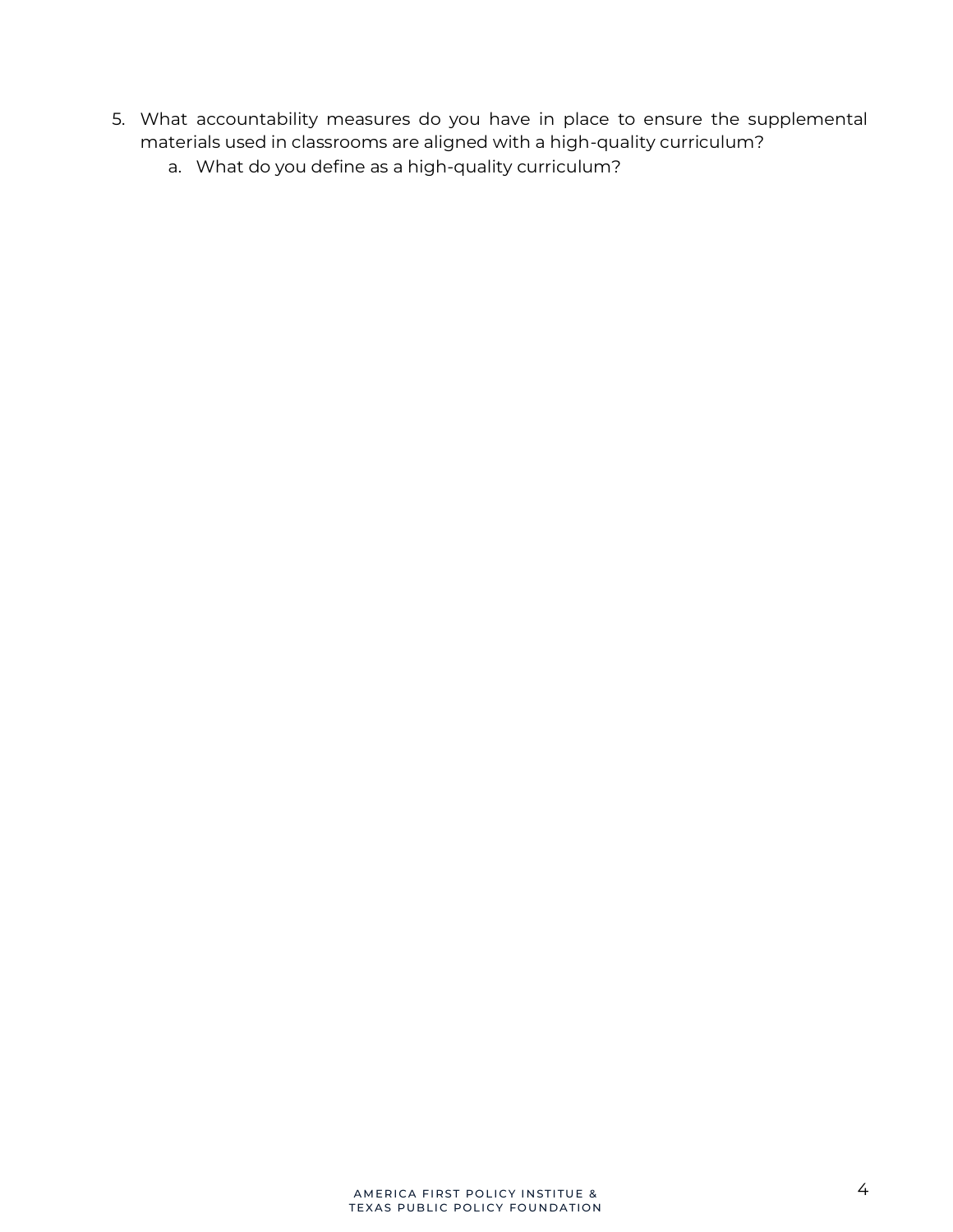# **2. MEETING WITH LOCAL SCHOOL BOARD MEMBERS**

Meeting with individual school board members is a great way to fully understand their views on issues and obtain more information on given topics. School board member information is typically posted on the website (if you cannot find their email or phone number, you can call the district line), and many members will take time to meet with you or a small group of parents.

#### Strategies for Speaking with School Board Members:

- **٪** When setting up the meeting, be specific about what you are interested in discussing. *Be clear if you are planning to discuss general topics or a particular policy.*
- **٪** *Consider bringing other grassroots with you* for the meeting with a board member. Keep the meeting small and let the board member know who you will be bringing ahead of time.
- **٪** Grassroots and community members have a lot of expertise to bring to school board members. Be sure to connect with them by sharing a personal story of how the policy you are discussing is affecting students and families. Be sure to share your expertise on the issue as well as *suggested solutions to the issue.* Your expertise does not need to be your professional or educational background. As a taxpayer, your expertise may be rooted in your experience as a mother or father or even a concerned community member.
- **٪** *Follow up with the entire school board after your member meeting.* It is always helpful to present your concerns or points officially to the entire school board through a letter or one-page summary on the topic. These notes will then become part of the public record and are included in the board minutes. You can do this by sending an email to all members of the school board or the board secretary.
- **٪** School board members typically have official email addresses with the school district. *Letters, emails, and phone calls can also be a good way to communicate* with them. A sample letter is linked below:

#### **[Sample Letter to the School Board](https://www.thefourthcorner.com/meridian-citizens-group-organizes-to-communicate-with-school-officials-writes-open-letter/)**

\*\*Below is a screenshot of the opening of the letter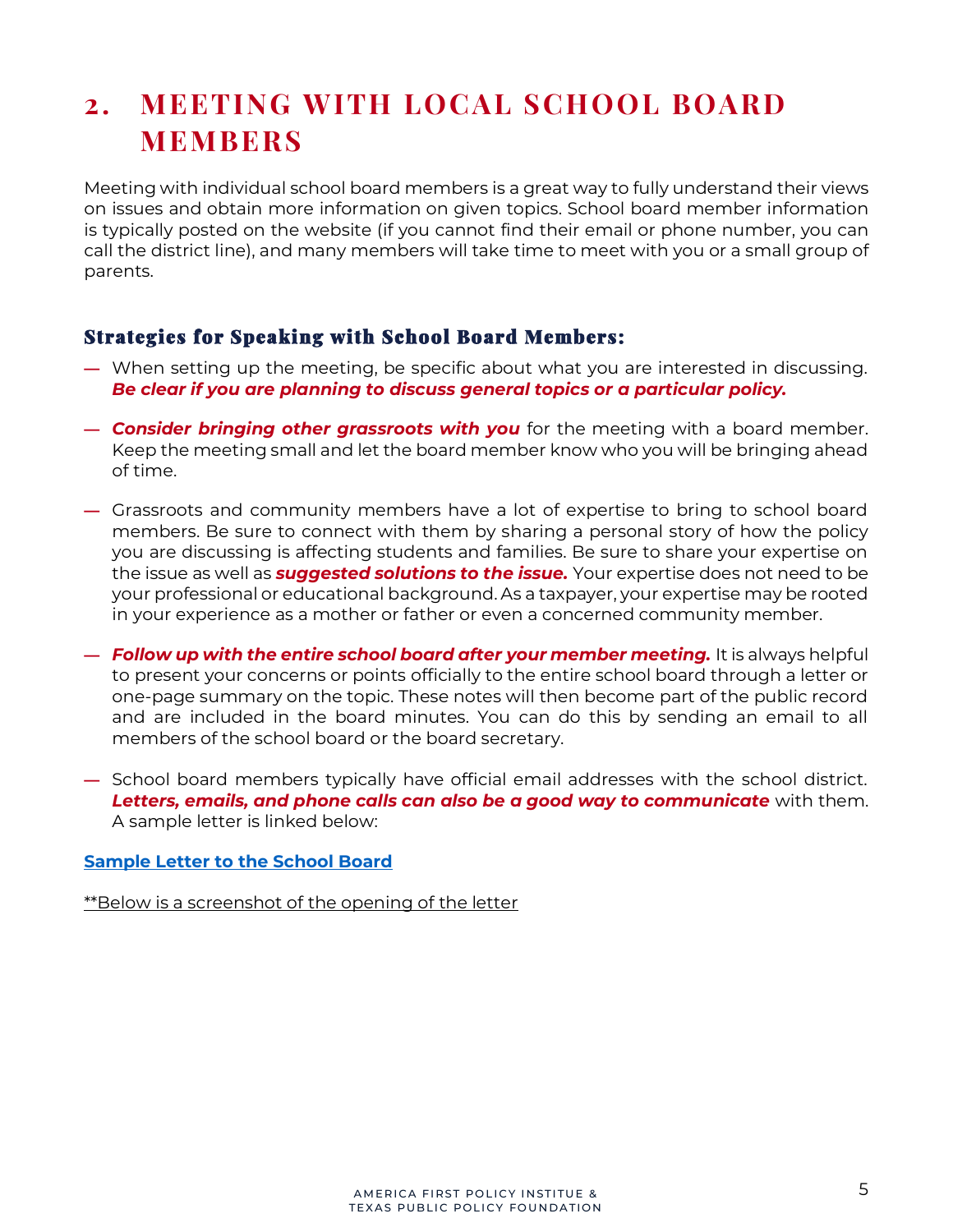# June 22, 2021

## Meridian Public School District Board of Directors, Dr. Everett and Mr. Harvill,



Thank you for the time and effort you have put into the Meridian School District. All of you play a huge role in the

community, and we appreciate that what you do is challenging. With this in mind, we, the Meridian Parent Coalition, a group of concerned community members, parents, Meridian School District staff and Alumni, have concerns that need to be ddressed

We understand that decisions have not been reached on the sex education curriculum or the teaching of Critical Race Theory in the classroom. We are asking for the Board of Directors to work with us to find curriculum that is deemed age appropriate and in alignment with our values. We, the Meridian Parent Coalition. believe ALL children should be treated with dignity and respect. We also believe that families have the primary responsibility and ability to teach and influence our children the core values we hold true. We are requesting Transparency, Communication and Accountability. We acknowledge that we have placed our children in your care for an education that aims to enhance a learner's basic ageappropriate skills and prepare graduates for lifelong learning and employment. We are committed to a district that is free of divisive teaching and ideology. influence.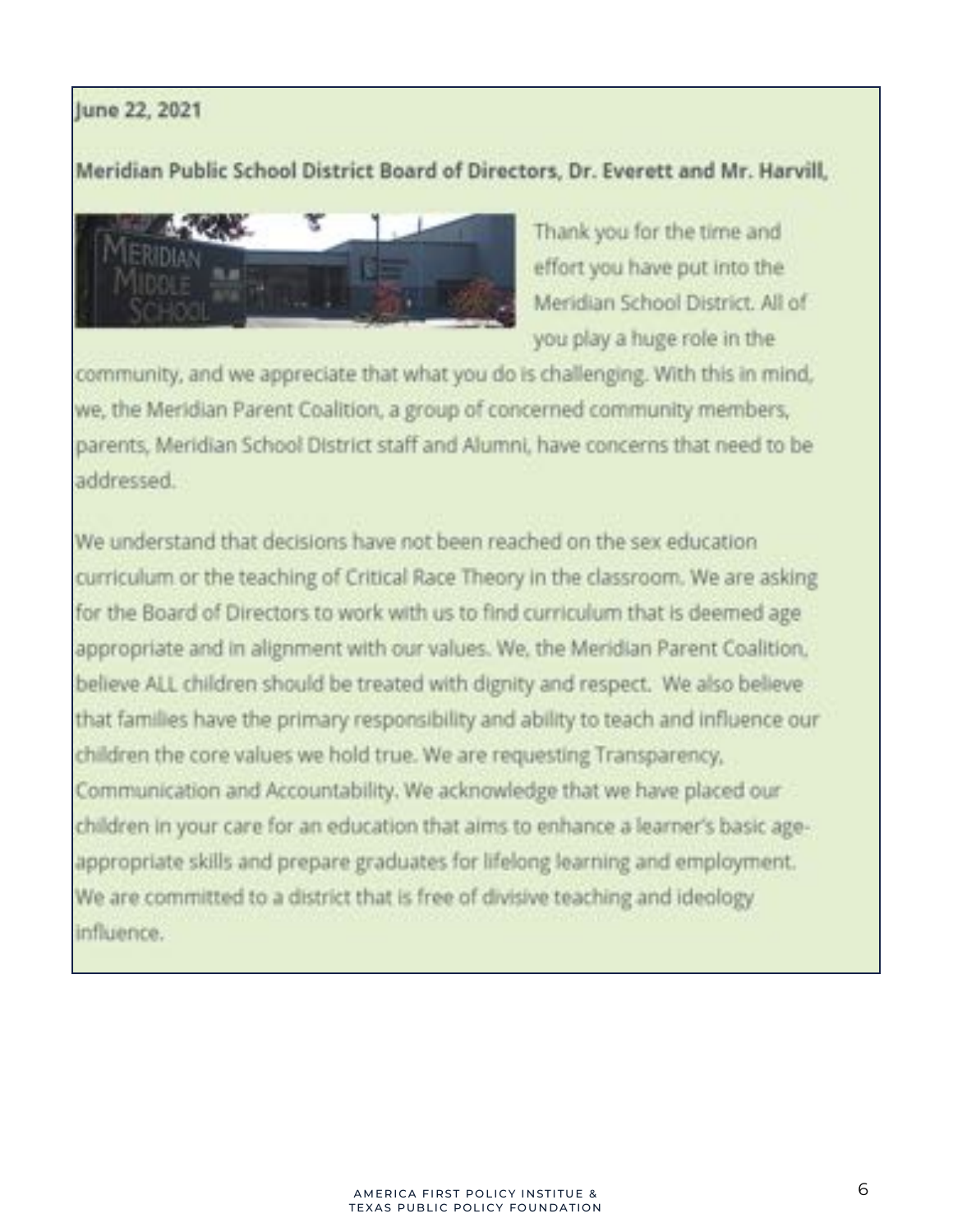# **3.REQUESTING ACCESS TO CURRICULUM PLANS AND INSTRUCTIONAL MATERIALS**

As a parent, you have the right to request access to the curriculum and instructional materials. Parents often receive materials directly from the school through your child's packet of information sent home throughout the year. As a parent, you also have the right to speak with your child's teacher and principal. In addition, parents can request to see the materials used in their child's classroom.

The school district website also provides additional details about meetings, trainings, and programs on diversity, equity, and inclusion. Through state freedom of information or [sunshine laws,](https://www.nfoic.org/state-freedom-of-information-laws/) parents can request to see public records more formally. All trainings, programs, and curricula related to CRT or equity-based curricula can be requested. Once you receive the documents, you can share what you observed with parents and post them on social media.

By clicking the link above, choose the state the child attends school in and select "Sample Freedom Of Information Act request." It will give you an outline, like below, that can formally request information from the school district.

#### How to Submit an Open Records Request:

Each state has its laws for record requests and open meeting requirements. Open Records laws detail the records, documents, and information of state agencies and local governments. Most freedom of information laws require that public records requests be made in writing. [The National Freedom of Information Coalition](https://www.nfoic.org/state-freedom-of-information-laws/) is a great resource that provides information about individual state laws along with sample letters of request by state. All state agencies in government must disclose if requested. Your state may offer trainings and guides to educate citizens about the specific laws in their state, best practices for making requests, and resources for citizens when agencies fail to comply with requests. A list of additional resources about your state laws can be found [here.](https://ballotpedia.org/State_sunshine_laws) 

- **٪** Identify the appropriate person to send the letter to.
- **٪** Be specific about what you are requesting but not overly narrow about the labels or terms you use. For example, schools may respond that they do not teach "critical race theory" if that exact phrase does not to appear in any course materials. However, if, in addition to "critical race theory," you also list critical race theory scholars or topics like "curriculum materials that discuss systemic racism and disadvantages to meritocracy," you are more likely to receive the information you are looking for. As another example, you can say, "materials used in teacher training from 2020-21 school year, Diversity, Equity, and Inclusion materials for 2020-21 school year, **outgoing and incoming emails from Mrs. Jones from January 1, 2020 - July 31, 2021."**
- **٪** Confirm receipt.
- **٪** Pay any fees.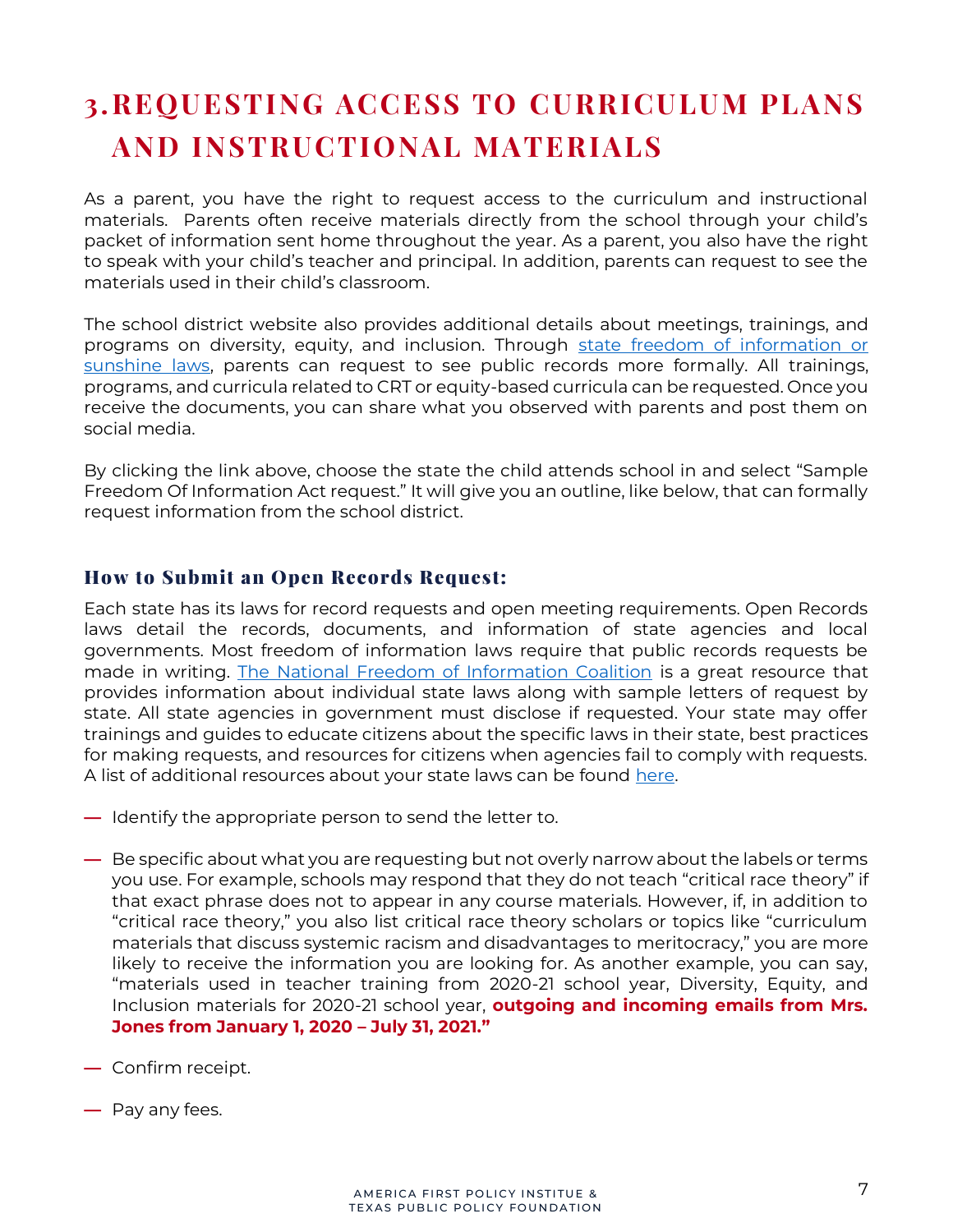**٪** Follow-up with regular emails until it is received. Many Districts have legally mandated timelines to return your requests, and if they want more time, they need to state a reason. Be prepared to respond to any such requests. You can object or agree.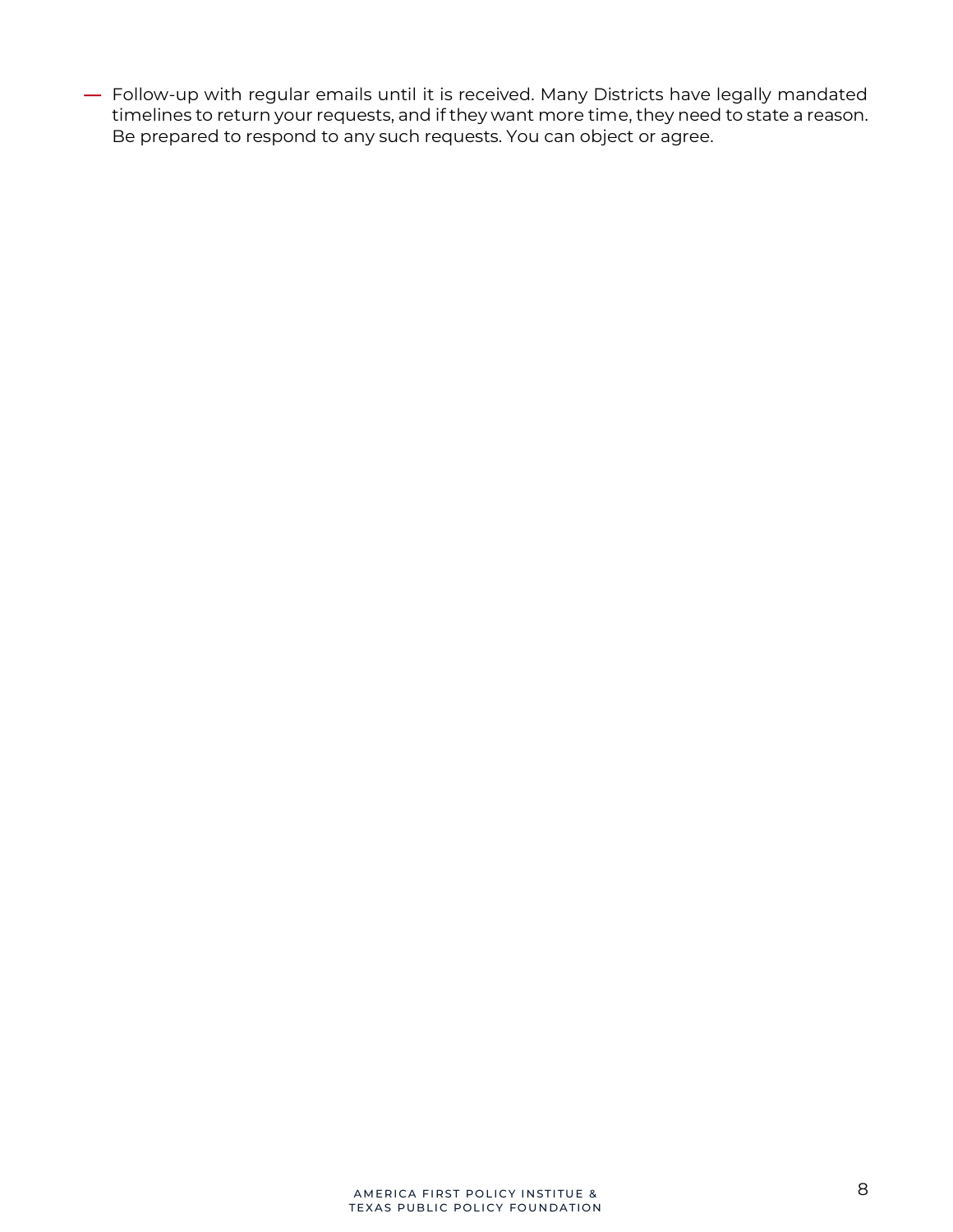# **4. Voting in School Board Elections**

There are roughly 14,000 school boards across the country and about 100,000 school board members. Of these school board members, 95 percent are elected to their positions. They represent the largest group of elected officials in the country.

School board elections receive the least amount of attention and have the lowest voter turnout. From 2018 to 2020, [Ballotpedia](https://ballotpedia.org/School_board_elections,_2020) covered elections for 2,803 school board seats in 960 school districts across the United States. They found that between 35 percent and 40 percent of the school board elections covered were unopposed each year and that incumbents won between 57 percent and 61 percent of contested seats.

The quality of public schools is largely dependent on school board decisions regarding how children are educated and how your tax dollars are spent. Local school board elections are an opportunity for grassroots to express views on education issues by voting for a candidate that best aligns with those views. It is a powerful way to support children. With low voter turnout for such an important position, there are many ways that grassroots can encourage people to vote in these crucial elections.

## What to Look for in a School Board Candidate:

- **٪** Does the school board candidate have a genuine interest in improving public schools?
	- o Do they have a background that supports helping children? Are they positively involved in the community?
- **٪** Is the candidate a visionary and able to understand the system and help plan for the future?
- **٪** Does the candidate know about public schools? Are they aware of the issues in your district?
- **٪** Are they committed to public education? Do they believe in the importance of public education and that every child deserves an outstanding education?
	- o Do not be afraid to ask what they believe is "high quality" education and for curriculum plans they have seen and think would benefit the school.
- **٪** Is the candidate committed to a high-quality curriculum?
- **٪** Does the candidate share the same values as you, and are they committed to preserving those values in local schools?
	- o Make sure to look for whether the candidate is being funded by a group or individual that supports divisive concepts.
- **٪** Are they focused on putting students front and center and not special interests?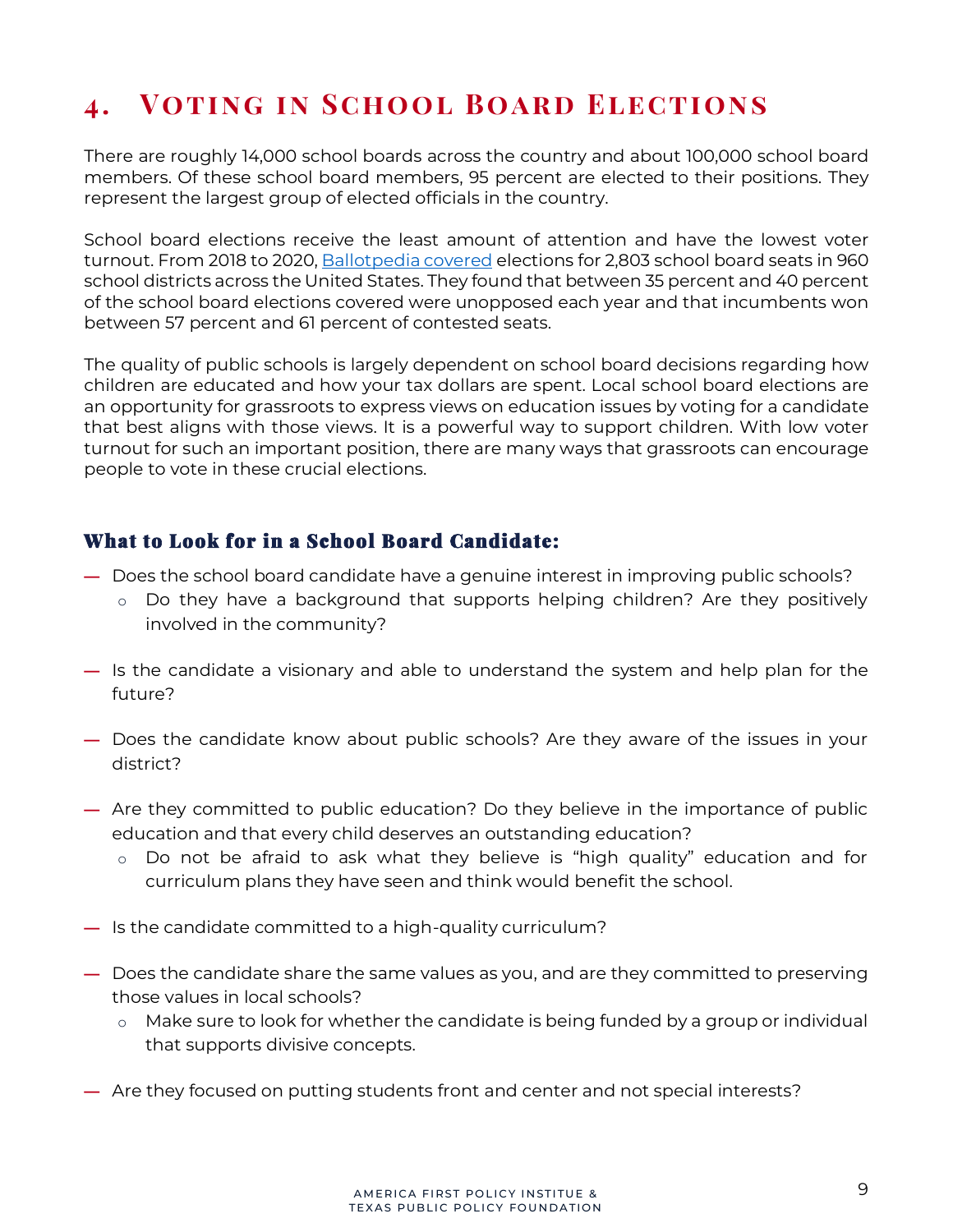# **5.RUNNING AS A CANDIDATE FOR YOUR LOCAL SCHOOL BOARD**

You do not need a background in public education or public policy to run for a school board position. Although it differs from state to state, there are some common qualifications that most states have to be eligible to be a candidate for a school board election. Check with your local school board to see your specific requirements. The most common candidate requirements:

- 1. Be a registered voter.
- 2. Be a resident of the district that he or she is running in.
- 3. Have at least a high school diploma or a certificate of high school equivalency.
- 4. Have no felonies.
- 5. Not be a current employee of the district and/or be related to a current employee in that district.

*Some states require candidates to file a petition to run for a school board position*. These petitions require a certain number of valid signatures and sometimes a small filing fee. Check with your county election commission or district superintendent's office to determine your exact local requirements.

Becoming a school board member is a significant commitment. It takes time and dedication to be an influential member. Candidates may run for a school board seat because they have a child in the district and want to impact education or because they want to serve and support the district.

*To find out information about your next local school board election, you can visit the district website.* If you cannot find this information on the website, you can call the district or the superintendent's office for more details.

## Running for School Board Position:

To bring awareness of your interest in serving on the school board, a good start is to share information with the community. Candidates can reach out and connect with thousands of voters through social media platforms for little to no cost. Here are some suggestions on how to begin a campaign after you have filed your paperwork for candidacy.

1. **Create a Facebook page, Instagram account, and Twitter account** to promote your campaign. These accounts are usually free and can be easily accessed and shared by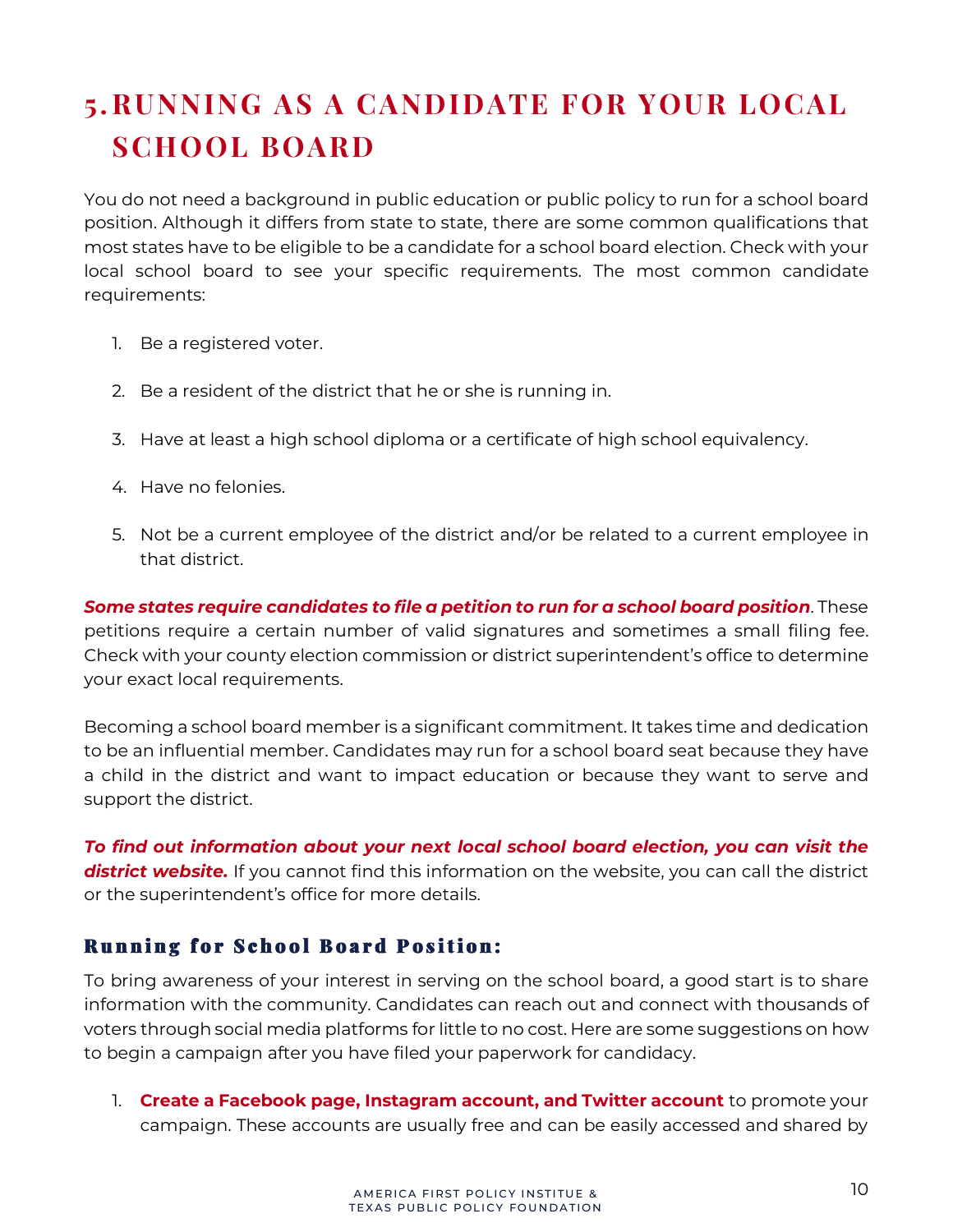friends, family, and supporters. These accounts should be updated frequently and be used to reach your constituents daily. For extra amplification, you could use the promotional features offered by the platforms to reach more viewers. Make sure you are only advertising to people in your district and eligible to vote for you.

- 2. **Utilize your church community** for support and awareness. Your church community is a great ally. Many families are eager to volunteer and rally behind your cause.
- 3. **Knock on doors** in your community and introduce yourself to your neighbors. Your volunteers from church or social clubs could also help knock on doors on your behalf. Face-to-face interactions are important to help your community get to know you better and remind them of the upcoming election. Make sure to have a pamphlet or palm card to leave with potential voters.
- 4. **Make use of yard signs** to increase name recognition and serve as a reminder of upcoming elections. These signs should feature your name and what position you are running for in big, bold, and easy-to-read font.
- 5. **Host meet the candidate events** in local public venues. It can be as simple as hosting an event in a neighborhood park, inviting friends and neighbors, and asking them to invite a few friends themselves. If permissible, you can also organize an ice cream truck to meet you in a local neighborhood for a casual ice cream social or host an event in your local public library. These events should be simple, cost-effective, and give the community a chance to speak with you one-on-one.
- 6. **Recruit volunteers** to help you make phone calls, knock on doors, organize events, and educate the public on your campaign. Volunteers should be local community members, including members of the youth community. Colleges and universities often have clubs and organizations of students that love to get involved.
- 7. **Build a campaign website** to present information about yourself and the issues that are important to you. Keep the website updated with news and events to make it easy for voters to view your position on current events on education. You can also include a campaign press kit for voters and local media. The kit can include a candidate biography, cover letter describing yourself and the campaign, digital copies of brochures and flyers, headshots or photographs, and a frequently asked questions document on the major issues facing the candidate.
- 8. **Local media,** including newspapers, radio, and TV, are a great way to gain name recognition while advocating for issues that are important to you. Send short and simple press releases announcing your candidacy and what your vision is for the district. Keep them under half a page, and make sure to include your district, name, campaign contact information, and webpage.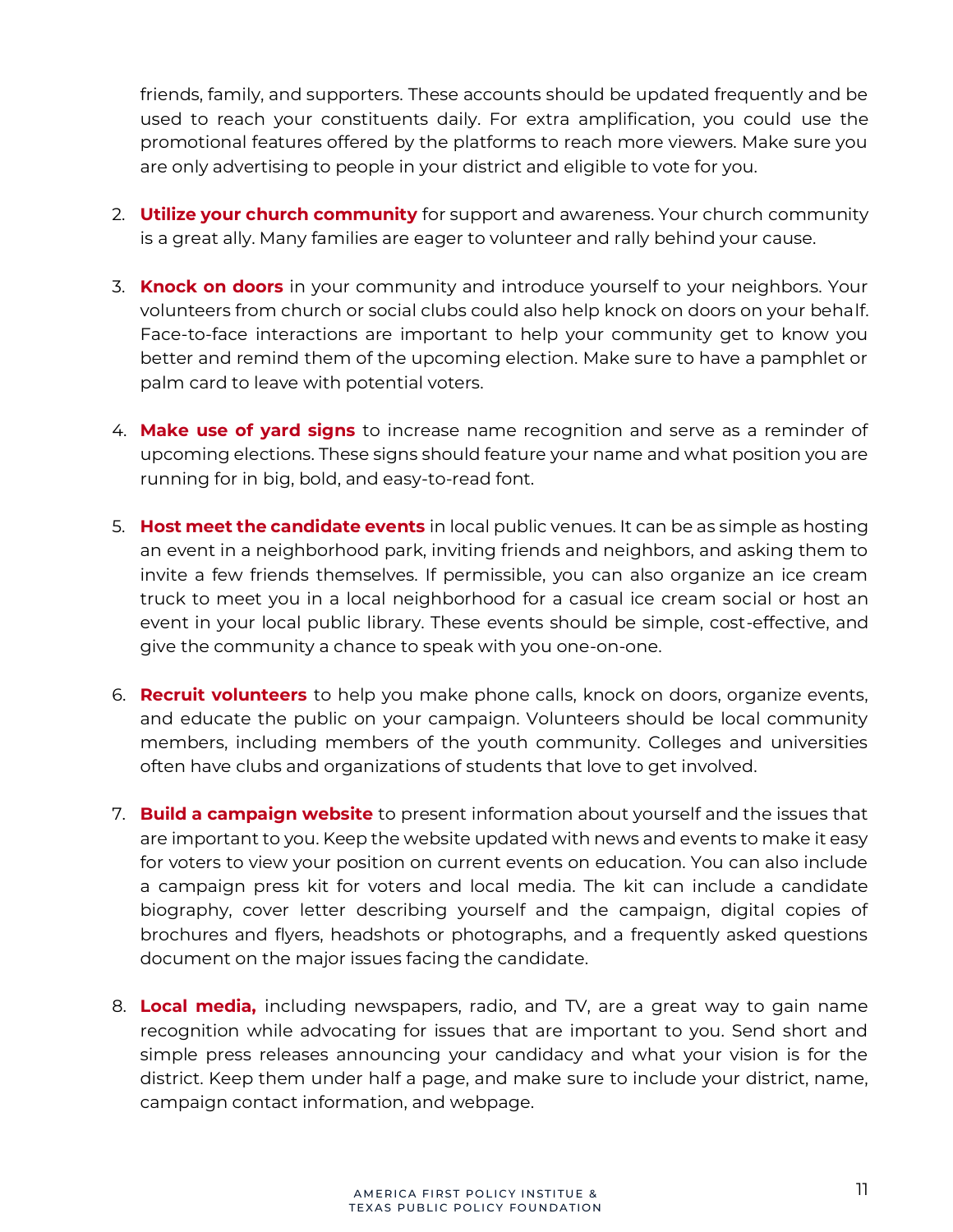- 9. **Do not be afraid to fundraise.** Fundraising is often an intimidating part of campaigning but don't let it scare you! Fundraising can be done through in-person asks or on your digital platforms. Before making any asks, make sure you familiarize yourself with campaign finance laws (these are state-specific and can be found on your Secretary of State webpage). And remember, by donating to you, people are investing in the future of their child's education. A thank you note is customary when someone gives a donation or lends a helping hand in a local election.
- 10. **Seek endorsements** early on from trusted officials and leaders in your community and state. This will boost your name recognition along with voters' confidence in you as a candidate.

#### What is the time commitment to be on the school board?

While school boards typically meet only a few times a month, the time commitment to be an effective school board member is considerable. Ahead of meetings, you will need to study materials to make the best possible decisions, ask questions, and do your research on issues you do not fully understand. Beyond board meetings, meetings, work sessions, and district events will require your time and attention.

## What is the compensation for a School Board Member?

Most of the time, serving as a school board member is voluntary and unpaid. Some states ban school districts from paying school board members, while others pay their school board members' salaries. This is different in each state, and it is important to look at your state's website to determine more information.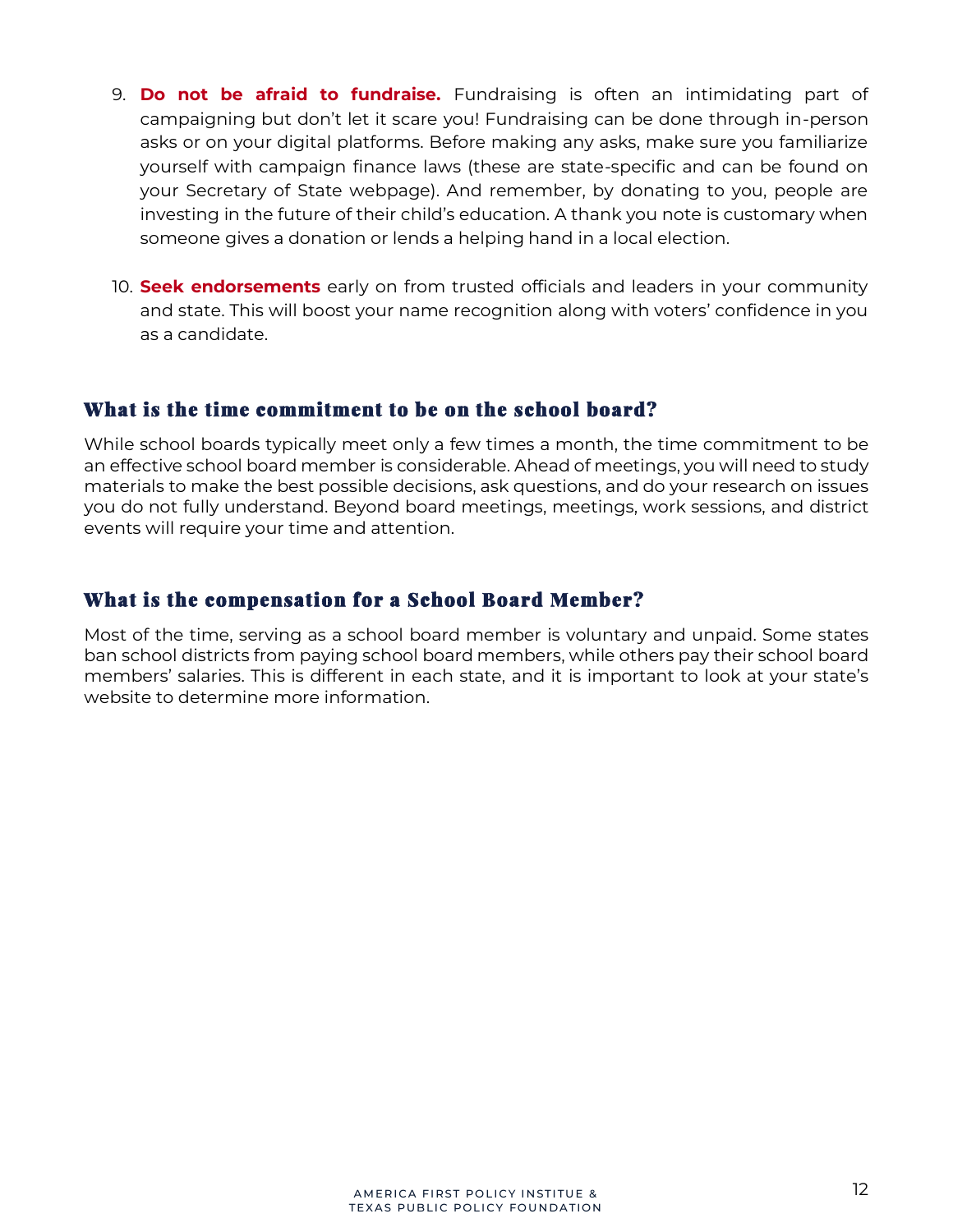# **6. REQUESTING TO PARTICIPATE IN SELECTING AND APPROVING ACADEMIC STANDARDS WITH THE STATE BOARD OF EDUCATION**

#### Does the Federal Government Require Academic Standards?

The Federal Law Every Student Succeeds Act (ESSA) requires each state board of education to develop and implement academic standards and an accountability model that includes indicators of success, addresses subgroups, provides interim measures of progress, and meets long-term goals.

#### Who Creates the Academic Standards?

Every state board of education submits the ESSA plan to the Department of Education for review and approval. This plan must include the academic standards adopted by the state board of education.

#### How are Academic Standards different from Curriculum?

State academic standards are the starting point in the curriculum-setting process. They establish the goals and aspirations of what students are expected to master in the classroom. Standards influence testing materials, teacher preparation courses, and teacher professional development training. Curriculum is defined as the courses offered by a school [\(Merriam-](https://www.merriam-webster.com/dictionary/curriculum)[Webster,](https://www.merriam-webster.com/dictionary/curriculum) n.d.). In Pre-K and K-12, the term curriculum is commonly used to refer to all of the academic lessons and content taught within a classroom.

#### How can Parents be Involved in this Process?

Much like reaching out to the local school board members, grassroots can *directly contact the state school board members*. You can find contact information for your state board of education members [here](https://www2.ed.gov/about/contacts/state/index.html) (on the United States Department of Education website). Ask how you can be involved in the process of developing academic standards. Depending on your state statute, many state boards of education must have a parent serve on the board. A list of how members of the state board of education are selected can be found [here](https://ecs.secure.force.com/mbdata/mbquestNB2?rep=KG1717) (on the Education Commission of the States website).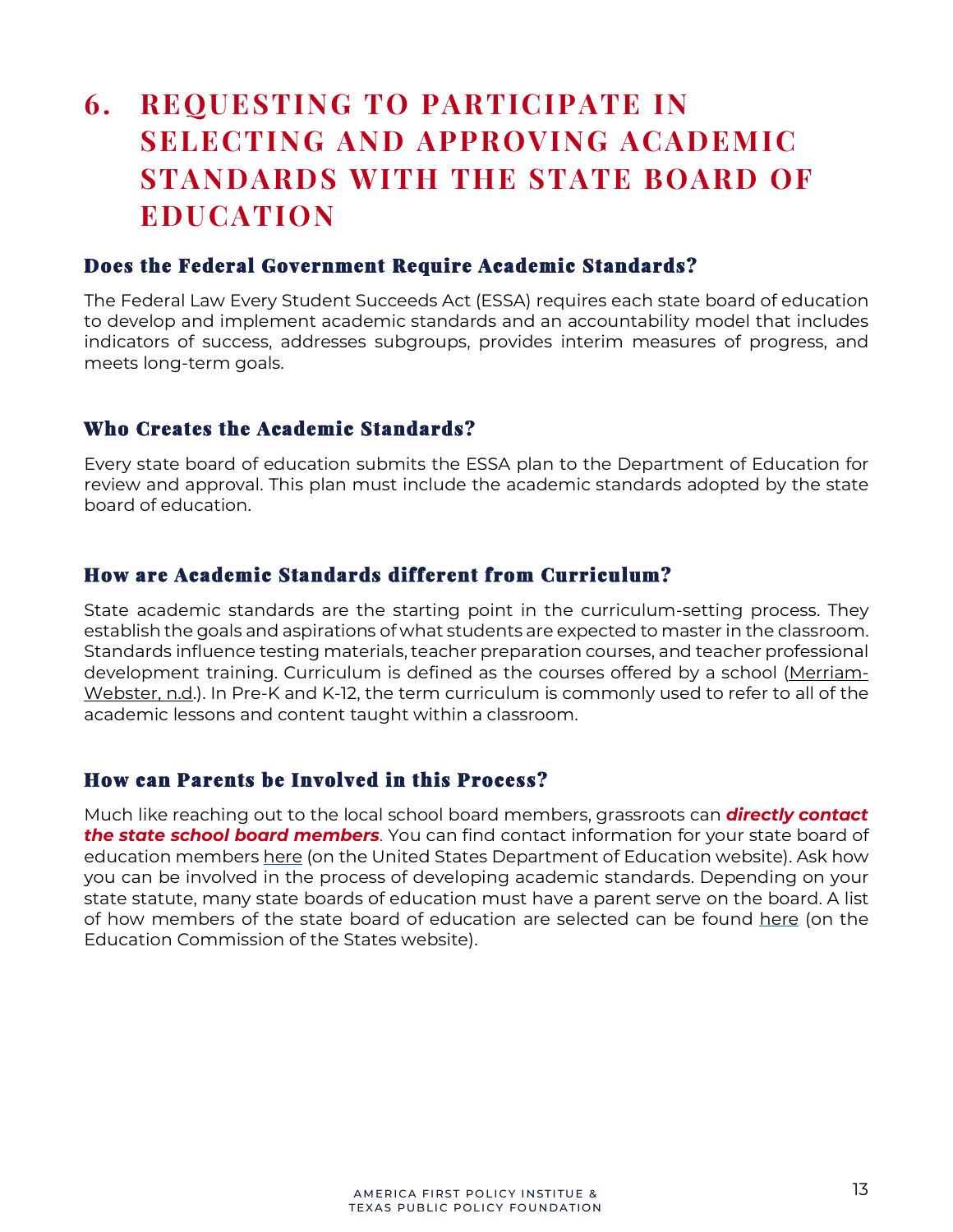# **7. MAKING YOUR VOICE HEARD**

## What is High-Quality Curriculum?

A A high-quality curriculum is built on *high expectations, aligned with robust scholarly standards, is academically rigorous,* and is designed to *meet all ǼƺƏȸȇƺȸɀڗ needs* [\(Steiner,](https://standardswork.org/wp-content/uploads/2017/03/sw-curriculum-research-report-fnl.pdf) [2017\)](https://standardswork.org/wp-content/uploads/2017/03/sw-curriculum-research-report-fnl.pdf). A high-quality curriculum provides more *coherence and connection in the sequencing of learning* between grade levels, and high-quality curriculum materials are created to engage students in a *deeper level of learning* and create a *focused direction* (National Institute for Excellence in [Education\)](https://www.niet.org/assets/1da4c1fbd6/high-quality-curriculum-implementation.pdf).

Research confirms that implementing a "high quality" curriculum leads to improved learning outcomes for students. Curriculum considerations should include multiple research studies with evidence of positive student outcomes over a period of time. Impact on student learning over several years is one of the best determinants of a curriculum's quality. Curricula like the 1619 Project and CRT have none of the important determinants of research-based impact on student outcomes.

#### What are The 1619 Project, CRT, Action Civics, and Equity-Based Education?

**The 1619 Project:** The 1619 Project, and the concept of "reimagining" or "reframing" American history, has become a popular topic since the release of the initiative from *The New York Times Magazine* in August 2019. The stated goal of this project is "to reframe American history by considering what it would mean to regard [1619](https://www.nytimes.com/interactive/2019/08/14/magazine/1619-america-slavery.html) as our Nation's birth year" (The 1619 [Project\).](https://www.nytimes.com/interactive/2019/08/14/magazine/1619-america-slavery.html) The 1619 Project claims that one of the primary reasons the colonists declared their independence from Great Britain was to protect slavery. The 1619 Project purports that slavery was a primary driver of economic growth and infused brutality into American capitalism today. These claims are backed by very few sources and have been widely disputed.

**Critical Race Theory (CRT):** The intellectual origins of CRT go back to the critical legal studies movement of the 1960s and 1970s that was a byproduct of Marxist critical theory [\(Britannica,](https://www.britannica.com/topic/critical-race-theory) [n.d.-a\)](https://www.britannica.com/topic/critical-race-theory). CRT was officially organized in 1989 and can be explained as follows: ٹ*critical race theorists hold that the law and legal institutions in the United States are inherently racist insofar as they function to create and maintain social, economic, and political inequalities between whites and non-whites, especially African Americans* (Britannica, n.d.)." CRT is a Marxist-based approach to social and racist unrest. It replaces the traditional Marxist belief in an imbalance of power between workers and capitalists, believing in an imbalance of power between white and non-white citizens. CRT's rejection of colorblindness and meritocracy threatens to undermine morale in schools and the workplace by making immutable physical characteristics the basis for promotion rather than effort and success.

**Action Civics:** The goal of action civics is described in *Education Week* as ٹnot only to teach students how their government works but to harness that knowledge to launch them into collective action on issues they care about (Gewertz, 2019)." This form of teaching is highly controversial, as some view this as **legitimizing political protests for class credit**.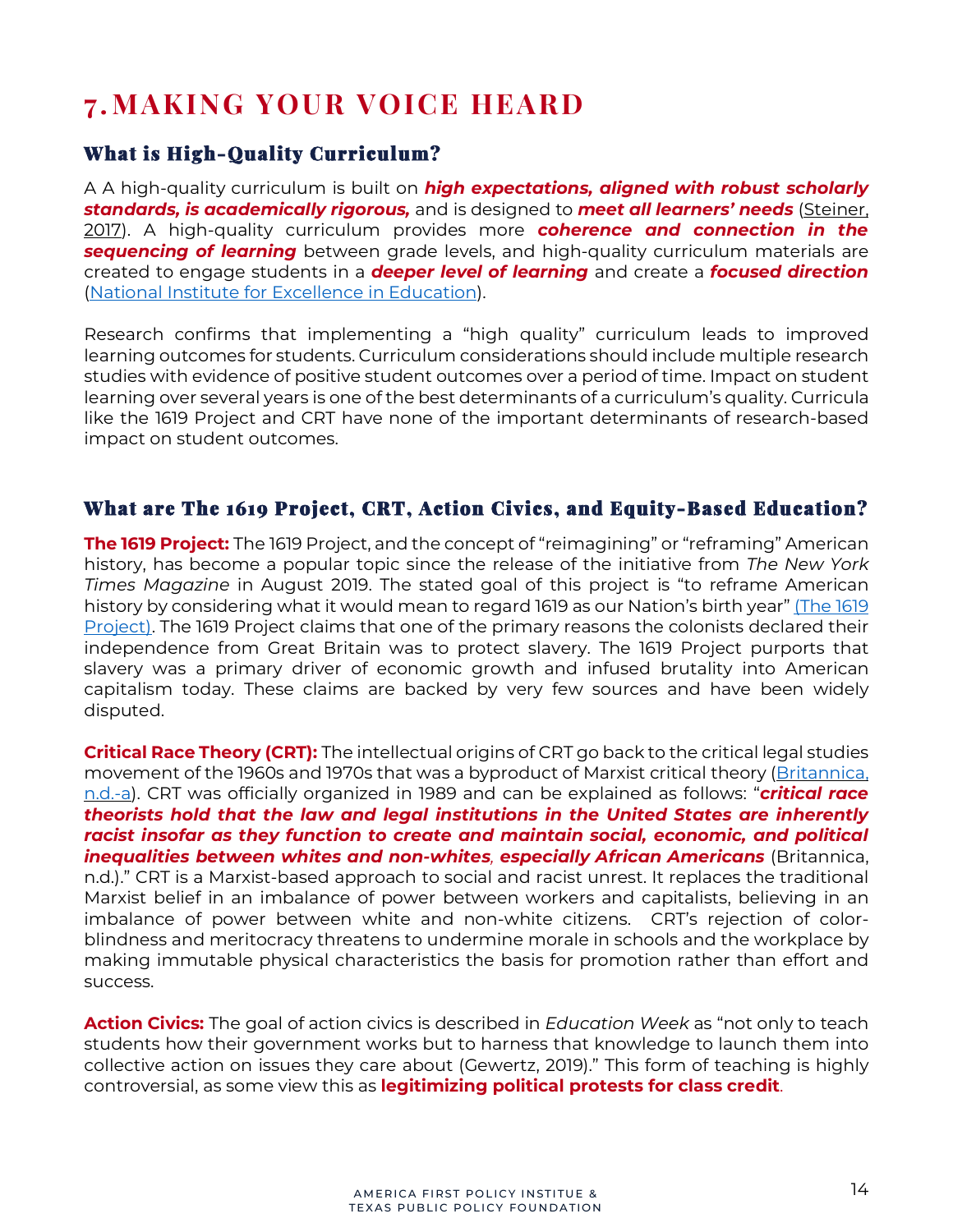**Equity vs. Equality Focused Education:** The divide between equity and equality has been a topic of political debate in the American education system harkening back to the time of Brown v. Board of Education. Curriculum that is equity-based focuses on ensuring everyone has the same outcomes, while equality focuses on ensuring everyone has equal opportunities. Equity demands that treatment must consider race, gender, ethnicity, etc. The Civil Rights Act of 1964 prohibits discrimination on the basis of race, color, religion, sex, or national origin. Policies that support equity versus equality can be a threat to the Civil Rights Act because they promote treating subsets of the population (often people of color) differently.

It is important to note that while The 1619 Project, CRT, action civics, and equity in education are frequently discussed, **there is a multitude of other theories, policies, and curricula programs that are equally as bad and incorporate the same values**. Some examples of these are Learning for Justice Curriculum of the Southern Poverty Law, ٹWe Storiesٺ program of the Educational Equity Consultants, Black Lives Matter curriculum, Teaching for Change curriculum, and the Zinn Education Project. This list is not exhaustive, so it is critical to use the below methods to identify CRT and racially divisive curriculum.

## How Do I Identify the Use of This Politically Motivated Curriculum?

It is likely that classroom materials will not outright say "Critical Race Theory" or "The 1619 Project," so it is vital to scan the materials for keywords or phrases that imply these teachings and result in revisionist history, bigotry, collective guilt, neo-segregation, racial discrimination, and race scapegoating in the classroom.

The Texas Public Policy [Foundation](https://www.texaspolicy.com/how-will-you-know-if-critical-race-theory-is-taught-in-your-childs-school/?__hstc=204790927.8ea65c43cd17d24af3b6826bdd93b039.1629225167128.1629225167128.1629225167128.1&__hssc=204790927.2.1629225167128&__hsfp=424596134) has developed a very helpful list of keywords to look for and an explanation of why these are "buzzwords" for politically motivated content. Their list is below:

**Equity:** This has replaced "equality" for individuals on the Left. Instead of ensuring that every American has an equal opportunity to succeed, equity demands equality of outcomes.

**Implicit/unconscious/internalized bias:** This is the relentless search to find racism in every aspect of American life. If it is not immediately evident, look harder.

**Social Justice/Restorative Justice:** This is the belief that society must be torn down and remade in order fully to root out racism.

**Systemic racism:** According to CRT, racism is the original sin of America, and it persists everywhere to this day. Every institution is designed, they say, "to maintain the dominance of white people in society.ٺ

**Microaggressions:** These are "subtle insults (verbal, nonverbal and/or visual) directed toward people of color, often automatically or unconsciously.ٺ

**Antiracism:** This is CRT's fictitious name, and the practical outworking of its central ideas.

**White privilege:** According to this doctrine, white people derive immense benefits from their race. According to one theorist (and Wisconsin politician), ٹAmerica needs to be honest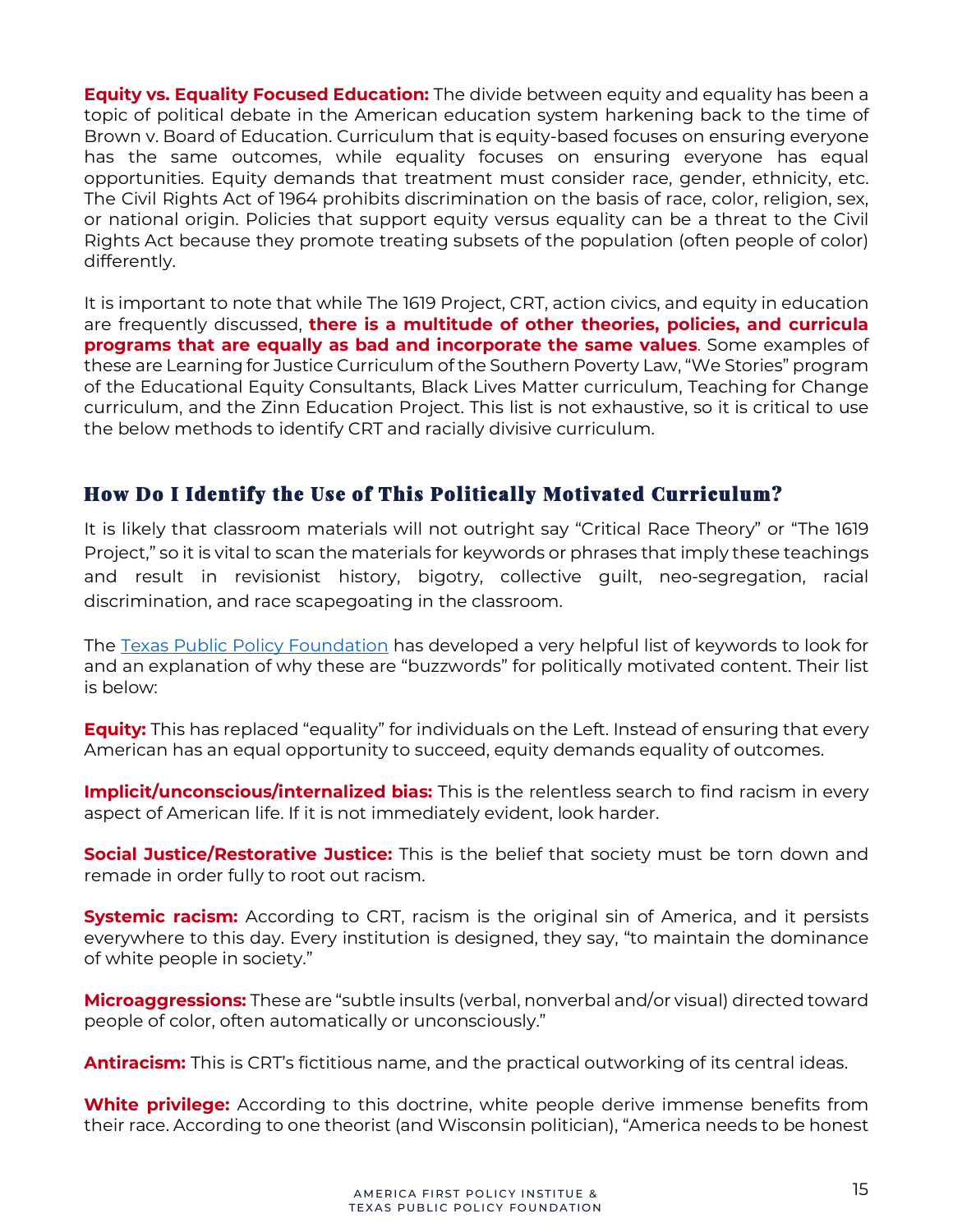about how race has driven every decision from education to homeownership, and everything in between.ٺ

**White fragility:** This makes CRT non-falsifiable. Any objection to any tenet of critical race theory is said to be white fragility.

**Identity:** Everything is about what you are, not who you are.

**Ally/Allyship:** According to Harvard University, an ally is "Someone who makes the commitment and effort to recognize their privilege (based on gender, class, race, sexual identity, etc.) and work in solidarity with oppressed groups in the struggle for justice." Critical race theorists demand nothing less of the rest of us.

**Social Construct: The idea that** race is made-up; it is a fiction used by oppressors to control the oppressed. Oh, and also race is real and immutable. It is the one thing you cannot change about yourself, and it is all that matters (see identity).

Another helpful resource to identify "buzzwords" for divisive concepts can be found [here.](https://parentsknowbest.com/wp-content/uploads/2021/07/Vocabulary-for-Understanding-21st-Century-Wokeness-in-Education-3.pdf)

#### How Can I Speak Out Against This?

We know that teachers, principals, and school board members work hard to help children and families. We know that they are not all trying to indoctrinate children through the use of a low-quality curriculum. The concern is more about the well-intentioned but uninformed on how harmful deviating from a high-quality curriculum can be. When speaking out against this, grassroots can:

- 1) Educate school board members, teachers, principals, parents, and other grassroots on the benefits of a high-quality curriculum.
- 2) Provide information on how the public feels about these issues in schools (this data is readily available online, and some are provided below).
- 3) Know your rights and advocate for them.

Below are a handful of data points and talking points to use when speaking out against politically motivated content in your school:

#### *Data Points on High-Quality Curriculum:*

- **٪** A 2017 report from Johns Hopkins University provided research on the effect of curriculum on student outcomes [\(Steiner, 2017\)](https://standardswork.org/wp-content/uploads/2017/03/sw-curriculum-research-report-fnl.pdf).
	- $\circ$  The authors concluded that a teacher's or a district's choice of curriculum significantly affects student learning. **The report concluded a positive impact on student achievement using a high-quality curriculum with an increase of as much as 10 percentile points in reading and 23 percentile points in math.**
	- o Studies of the top-performing countries in education worldwide reveal that one of the very few characteristics they share is a high-quality, content-rich curriculum.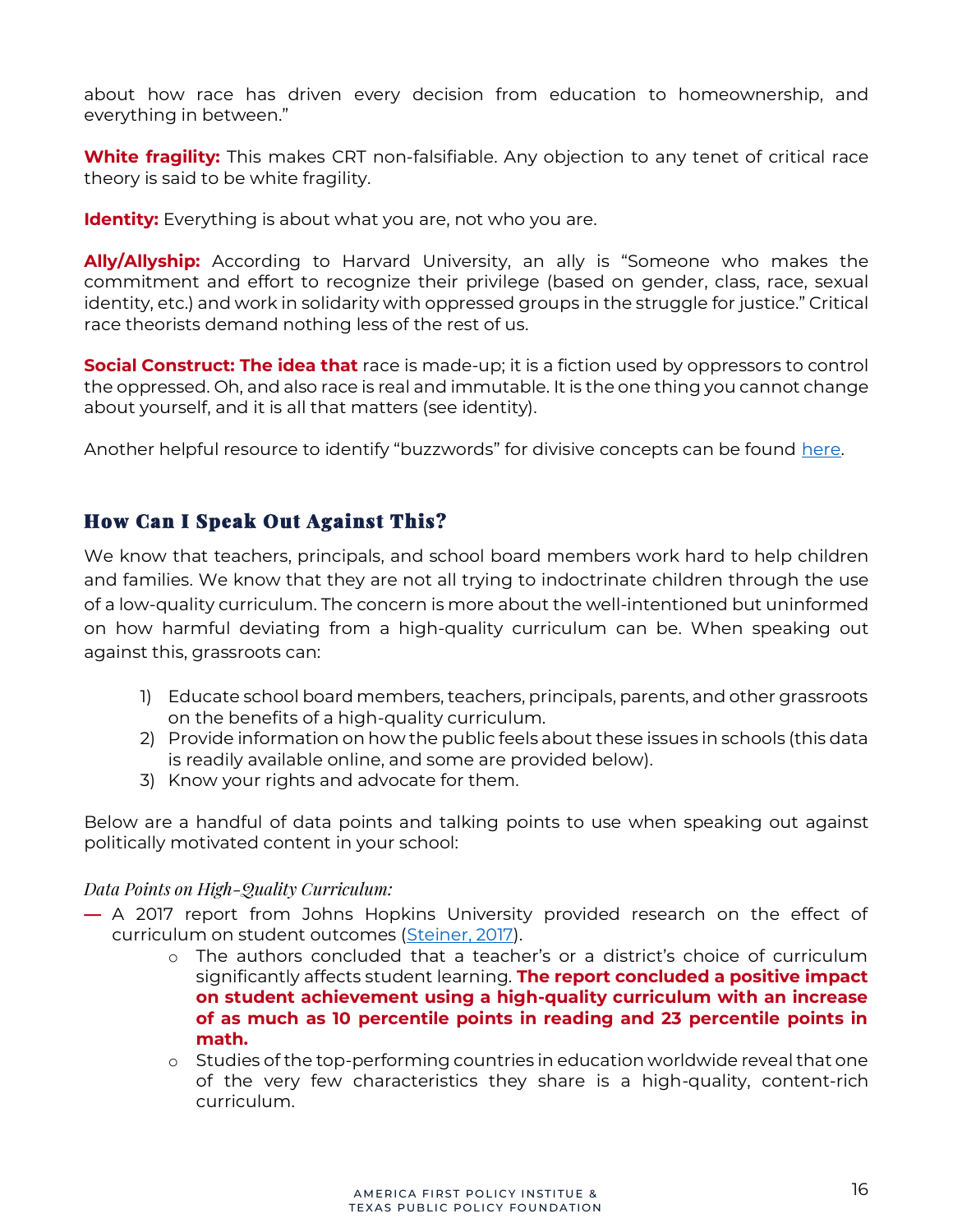- $-$  Only 40 percent of teachers reported using a "high-quality and well-aligned *curriculum to learning standards"* (Voices from the Classroom, 2020).
- **٪** A 2017 RAND Corporation survey of 1,100 math and English and language arts teachers found that almost all rely on materials they have developed or selected themselves rather than use the curriculum supplied by their school district [\(Opfer et al., 2017\)](https://www.rand.org/pubs/research_reports/RR1529-1.html). **The researchers found that 96 percent of teachers surveyed used Google to find lessons and materials, and 75 percent used Pinterest.**
- **٪** A 2021 report from the Heritage Foundation analyzed the effect of a chief diversity officer (CDO) on student achievement gaps in public schools [\(Greene, 2021\)](https://www.heritage.org/education/report/equity-elementary-diversity-equity-and-inclusion-staff-public-schools). School districts that employ a CDO claim the position will close student achievement gaps.
	- o The author gathered nationwide student test-score data and compared public school achievement gaps among schools with and without a CDO. *According ɎȒɎǝƺȸƺȵȒȸɎڗɀǔǣȇƳǣȇǕɀ٦ɎǝƺƺɴǣɀɎƺȇƬƺȒǔƏ!(ǣȇɀƬǝȒȒǼƳǣɀɎȸǣƬɎɀȅƏɵǼƺƏƳ to greater achievement gaps [\(p. 8\)](https://www.heritage.org/education/report/equity-elementary-diversity-equity-and-inclusion-staff-public-schools)*. "The achievement gap is half a grade level larger" in districts with CDOs ([Greene, p. 8\)](https://www.heritage.org/education/report/equity-elementary-diversity-equity-and-inclusion-staff-public-schools).

#### *Public Opinion of Politically Motivated Curriculum:*

- **٪** Eighty percent of people surveyed oppose using classrooms to promote political activism to students, including 64 percent who strongly oppose [\(Parents Defending](https://defendinged.org/wp-content/uploads/2021/05/National-Education-Poll-Topline-Results.pdf)  [Education\)](https://defendinged.org/wp-content/uploads/2021/05/National-Education-Poll-Topline-Results.pdf).
- → As a national objective, 52 percent prefer "equality" while just 16 percent favor "equity" (Rasmussen).
- **٪** Sixty-nine percent of people surveyed opposed schools teaching that America was founded on racism and is structurally racist [\(Parents Defending Education\)](https://defendinged.org/wp-content/uploads/2021/05/National-Education-Poll-Topline-Results.pdf).
- **٪** Regarding offering freedom and equality, 62 percent of voters believe the United States is better than most other nations (Rasmussen).
- **٪** Seventy-four percent of people surveyed said they were somewhat or strongly opposed to teaching students that white people are inherently privileged and black and other people of color are inherently oppressed [\(Parents Defending Education\)](https://defendinged.org/wp-content/uploads/2021/05/National-Education-Poll-Topline-Results.pdf).

#### *Know your rights and advocate for them:*

Grassroots have the right to:

- **٪** Question and review the curriculum taught in schools by questioning local school boards and school administrators.
- **٪** Request access to curriculum plans and instructional materials
- **٪** Question and address school officials and school board members at publicly designated meetings with proper notice of the meetings provided.
- **٪** Run as a candidate for the local school board.
- ← Expect that the academic curriculum taught in your district's schools align with state and federal law.
- **٪** Participate in the selection and approval of academic standards for the state.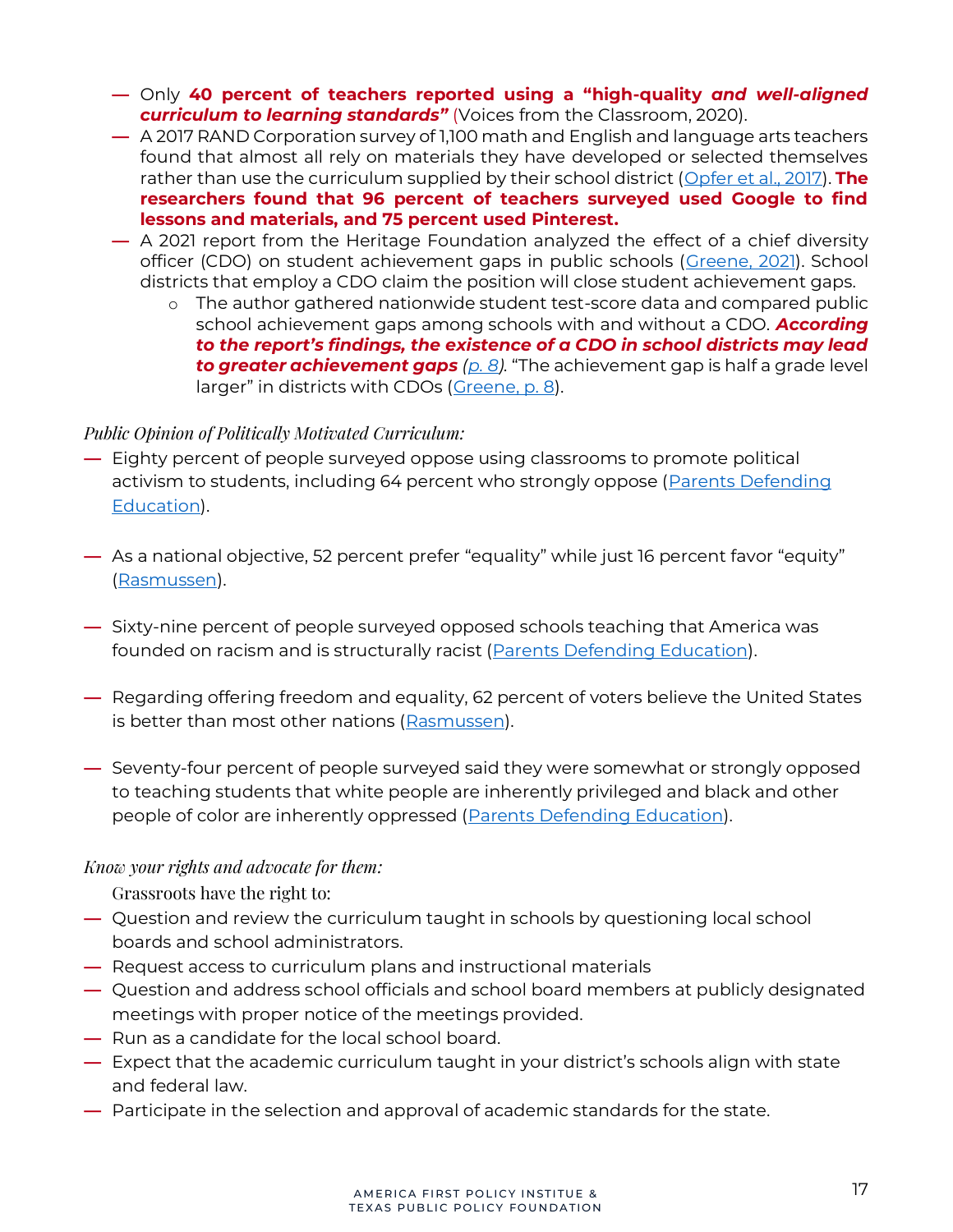# Talking Points and Questions When Addressing Teachers, Principals, and School Board Members:

- **٪** As an American, I stand with the overwhelming majority of people who do not want politically motivated content in school, do not want students to learn that white people are inherently privileged, and prefer equality to equity.
- **٪** Widely accepted, evidence-based curricula make a vast difference in educational outcomes. What are you doing to ensure that my children are receiving an evidencebased curriculum? Can you provide evidence that this curriculum has been successful in the past?
- **٪** Equality is a principle upon which the country was founded. Our children should be taught about equality, NOT equity.
- **٪** Why are we spending time and resources on politically-motivated content when we know our children need a high-quality curriculum to succeed?
- **٪** I do not want our students to be taught they are an oppressor or oppressed because of the color of their skin.
- As a taxpayer, I have the right to know what my district's students are learning, and I would like to be aware of the curriculum, classroom activities, videos, speakers, and books that students will encounter.
- **٪** I support using a high-quality curriculum backed by evidence, and I do not support the use of ANY race-centric curriculum or policies.
- **٪** I support our students being taught the truth about American history, including the parts of our history I am not proud of. I do NOT support revisionist history or ANY curriculum that teaches systemic racism or that this country was founded on racism.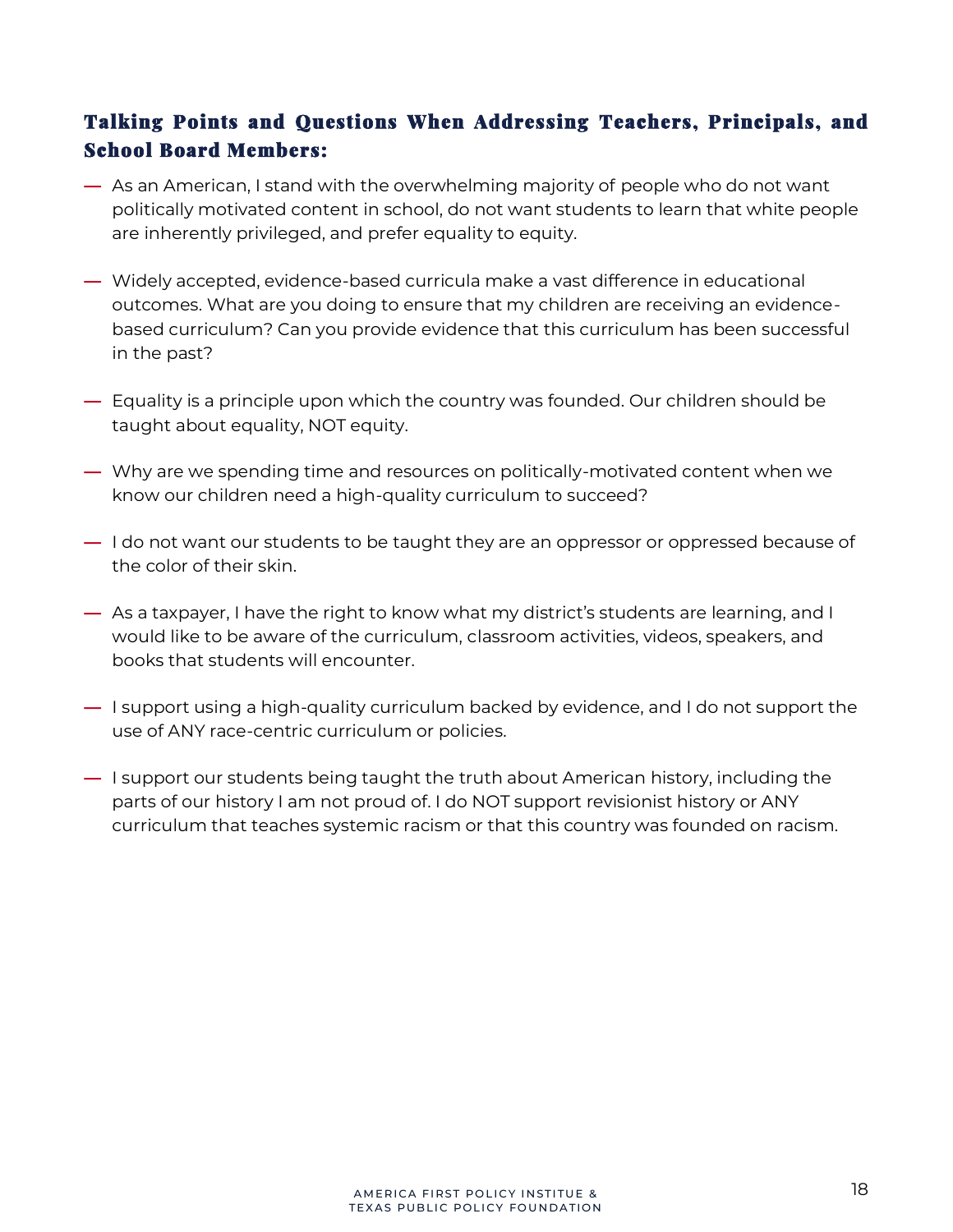# **8. DIRECTING LOCAL SCHOOL BOARDS TO USE CIVICS AND HISTORY MATERIALS THAT TEACH NON-BIASED AND NON-POLITICALLY MOTIVATED CONTENT**

#### Understanding the Adoption Process

It is essential to understand the curriculum adoption process in your school district. The United States Constitution does not mention education; public education is a function of the states. This was the true intention of the Founders.

State constitutions include provisions for a system of public schools and usually require a ٹgeneral, uniform, or efficientٺ system. State legislative enactment gives local school boards the power and to develop policies, rules, regulations, school finance or budgets, staffing, curriculum, and overall school operations within the district boundaries. Except for the District of Columbia and Hawaii, every state has statutory provisions outlining the local school board's authority. Hawaii and the District of Columbia have only one single public school district (Education Commission of the States, 2020).

In some states, local school boards, which primarily consist of elected members, have the final approval or denial of a selected curriculum to be used within their schools. Nineteen states have a state-level adoption process for instructional materials. The state-level adoption process means that the State Board of Education creates a pre-approved list of recommended books and materials for implementation. However, the local school board has final approval and can choose materials not on the list. The remaining 31 states allow school districts to select their materials with no input from the state board of education, giving the local districts more flexibility to determine what works best for their specific district.

## How to Identify Politically Motivated Civics Education

Carefully reviewing our students' textbooks, supplemental materials, homework, in-class activities, and digital content can help identify a politically-motivated curriculum and improve our ɀɎɖƳƺȇɎɀټ education. **Section 7 provides keywords to identify this type of content and data points to speak out against it.**

#### How to Participate in The Curriculum Adoption Process

- **٪** Volunteer to participate in committees within the school district, including those of curriculum adoption.
- **٪** Attend school board meetings.
- **٪** Speak with board members individually and with grassroot groups.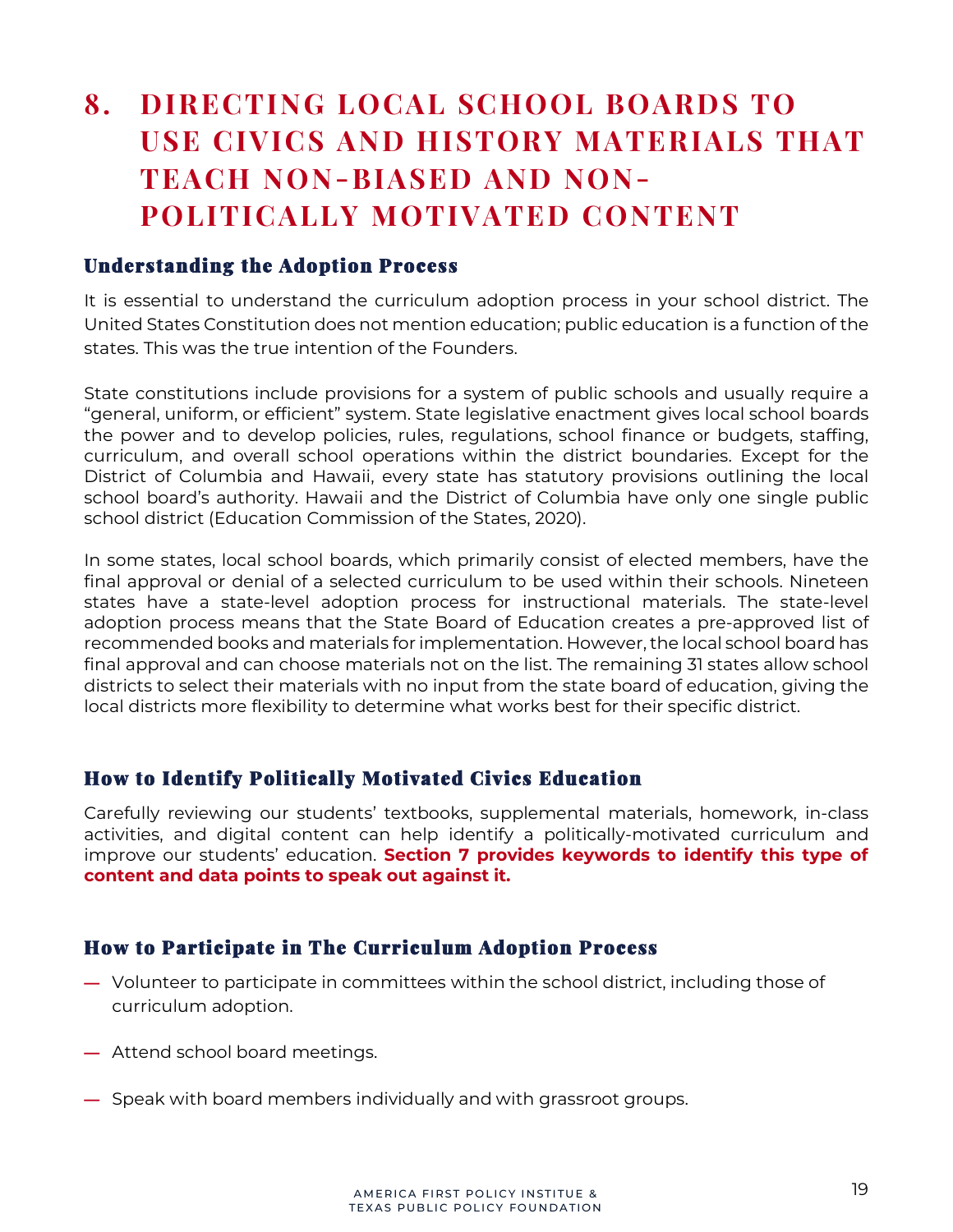- **٪** Contact your school and local school district and sign up to assist in the curriculum process and in school board working sessions.
- **٪** Ask questions of teachers, principals, and school board members.
	- o Do not feel bad about asking questions. It is YOUR community and YOUR tax dollars.
		- If the board is not being transparent, you can submit a freedom of information request to obtain desired information.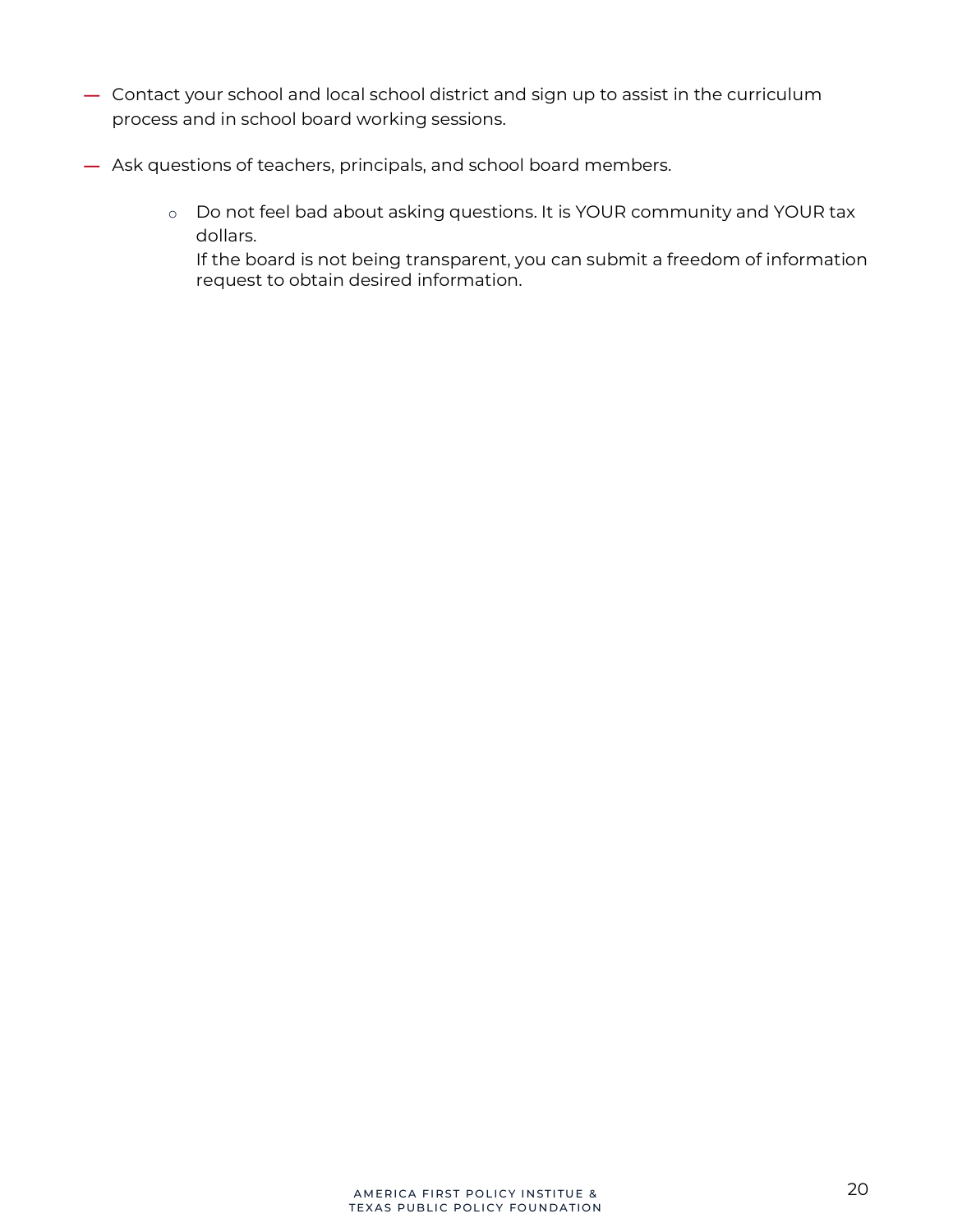#### **WORKS CITED**

- Alexander, S. Kern, and Alexander, D. (2001). No Title. *American Public School Law*, *5th Editio*n
- Berry, S. (2021, April 15). *California Weighs 'Equitable Math': Goal of Getting Correct Answer Racist*. Breitbart. [https://www.breitbart.com/politics/2021/04/15/california-weighs](https://www.breitbart.com/politics/2021/04/15/california-weighs-equitable-math-goal-obtaining-correct-answer-racist/)[equitable-math-goal-obtaining-correct-answer-racist/](https://www.breitbart.com/politics/2021/04/15/california-weighs-equitable-math-goal-obtaining-correct-answer-racist/)
- Burke, L. M., Butcher, J., Kao, E., & Gonzalez, M. (n.d.). *The Culture of American K-12 Education: A National Survey of Parents and School Board Members*. Retrieved June 19, 2021, from<http://report.heritage.org/sr241>
- Gewertz, C. (2019, March 20). *ڔƬɎǣȒȇ!ǣɮǣƬɀڕ0ȇǼǣɀɎɀ³ɎɖƳƺȇɎɀǣȇRƏȇƳɀ-On Democracy*. [https://www.edweek.org/policy-politics/action-civics-enlists-students-in-hands-on](https://www.edweek.org/policy-politics/action-civics-enlists-students-in-hands-on-democracy/2019/03)[democracy/2019/03](https://www.edweek.org/policy-politics/action-civics-enlists-students-in-hands-on-democracy/2019/03)

Greene, P. (2021, October 19). *Equity elementary: "Diversity, equity, and inclusion" staff in public schools*. Heritage Foundation. [https://www.heritage.org/education/report/equity-elementary-diversity-equity-and](https://www.heritage.org/education/report/equity-elementary-diversity-equity-and-inclusion-staff-public-schools)[inclusion-staff-public-schools](https://www.heritage.org/education/report/equity-elementary-diversity-equity-and-inclusion-staff-public-schools)

- *High-Quality Curriculum Implementation The Potential of a High-Quality Curriculum*. (n.d.). Retrieved August 22, 2021, from [https://www.tn.gov/content/dam/tn/education/data/2019](https://www.tn.gov/content/dam/tn/education/data/2019-survey/Lessons_District_Leaders_Infographic.pdf) [survey/Lessons\\_District\\_Leaders\\_Infographic.pdf](https://www.tn.gov/content/dam/tn/education/data/2019-survey/Lessons_District_Leaders_Infographic.pdf)
- *How are members of the state board of education selected?* (2017, November). Education Commission of the States. <https://ecs.secure.force.com/mbdata/mbquestNB2?rep=KG1717>
- *It's Time to Get Involved in Your School Board Parents Defending Education.* (n.d.). Retrieved June 19, 2021, from [https://defendinged.org/resources/its-time-to-get](https://defendinged.org/resources/its-time-to-get-involved-in-your-school-board/)[involved-in-your-school-board/](https://defendinged.org/resources/its-time-to-get-involved-in-your-school-board/)
- *Join Your Local PTA | National PTA*. (n.d.). Retrieved August 19, 2021, from [https://www.pta.org/home/About-National-Parent-Teacher-Association/join/join](https://www.pta.org/home/About-National-Parent-Teacher-Association/join/join-community-pta)[community-pta](https://www.pta.org/home/About-National-Parent-Teacher-Association/join/join-community-pta)
- *Meridian Parents group writes Open Letter to School Board... Over 100 Sign | The Fourth Corner | Bellingham | Whatcom*. (2021, June 22). The Fourth Corner. [https://www.thefourthcorner.com/meridian-citizens-group-organizes-to](https://www.thefourthcorner.com/meridian-citizens-group-organizes-to-communicate-with-school-officials-writes-open-letter/)[communicate-with-school-officials-writes-open-letter/](https://www.thefourthcorner.com/meridian-citizens-group-organizes-to-communicate-with-school-officials-writes-open-letter/)
- *National Parent Teacher Association | National PTA*. (n.d.). Retrieved August 19, 2021, from <https://www.pta.org/>
- Opfer, V. Darleen, Julia H. Kaufman, and Lindsey E. Thompson, Implementation of K–12 State Standards for Mathematics and English Language Arts and Literacy: Findings from the American Teacher Panel. Santa Monica, CA: RAND Corporation, 2017. [https://www.rand.org/pubs/research\\_reports/RR1529-1.html.](https://www.rand.org/pubs/research_reports/RR1529-1.html)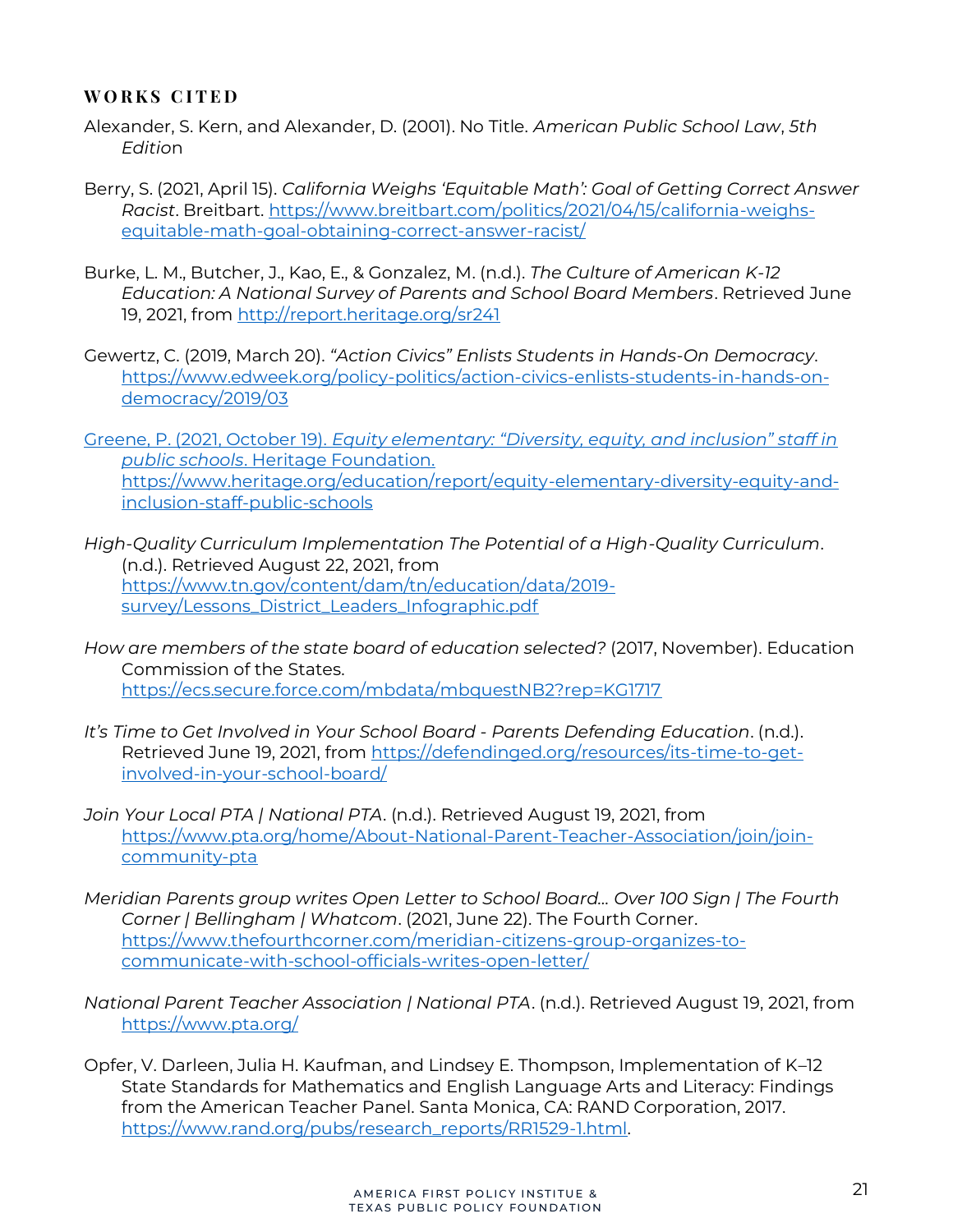- *Oregon Department of Education adopts Critical Race Theory in Mathematics څ Oregonians for Liberty in Education*. (2021). Liberty in Education. <https://www.libertyineducation.org/blog/oregon-crt-in-mathematics>
- *POLL: Americans OverwhelmiȇǕǼɵ«ƺǴƺƬɎڔáȒǸƺڕ»ƏƬƺƏȇƳJƺȇƳƺȸ¨ȒǼǣƬǣƺɀǣȇk-12 Education - Parents Defending Education*. (2021, May 10). Parents Defending Education. [https://defendinged.org/press-releases/poll-americans-overwhelmingly](https://defendinged.org/press-releases/poll-americans-overwhelmingly-reject-woke-race-and-gender-policies-in-k-12-education/)[reject-woke-race-and-gender-policies-in-k-12-education/](https://defendinged.org/press-releases/poll-americans-overwhelmingly-reject-woke-race-and-gender-policies-in-k-12-education/)
- Rasmussen, S. (2021, July 5). *54% Favor Freedom & Equality Candidate; 29% Prefer Social Justice & Equity Candidate*[. https://scottrasmussen.com/54-favor-freedom-29-prefer](https://scottrasmussen.com/54-favor-freedom-29-prefer-social-justice-equity-candidate/)[social-justice-equity-candidate/](https://scottrasmussen.com/54-favor-freedom-29-prefer-social-justice-equity-candidate/)
- Rasmussen, S. (2021, July 4). *62% Believe US Offers More Freedom & Equality Than Most Nations, 11% Disagree*. [https://scottrasmussen.com/62-believe-us-offers-more-freedom](https://scottrasmussen.com/62-believe-us-offers-more-freedom-equality-than-most-nations-11-disagree/)[equality-than-most-nations-11-disagree/](https://scottrasmussen.com/62-believe-us-offers-more-freedom-equality-than-most-nations-11-disagree/)
- Roberts, K. (2021, July 1). *How will you know if critical race theory is taught in your child's school?* Texas Public Policy Foundation. [https://www.texaspolicy.com/how-will-you](https://www.texaspolicy.com/how-will-you-know-if-critical-race-theory-is-taught-in-your-childs-school/?__hstc=204790927.8ea65c43cd17d24af3b6826bdd93b039.1629225167128.1629225167128.1629225167128.1&__hssc=204790927.2.1629225167128&__hsfp=424596134)[know-if-critical-race-theory-is-taught-in-your-childs](https://www.texaspolicy.com/how-will-you-know-if-critical-race-theory-is-taught-in-your-childs-school/?__hstc=204790927.8ea65c43cd17d24af3b6826bdd93b039.1629225167128.1629225167128.1629225167128.1&__hssc=204790927.2.1629225167128&__hsfp=424596134)[school/?\\_\\_hstc=204790927.8ea65c43cd17d24af3b6826bdd93b039.1629225167128.162922](https://www.texaspolicy.com/how-will-you-know-if-critical-race-theory-is-taught-in-your-childs-school/?__hstc=204790927.8ea65c43cd17d24af3b6826bdd93b039.1629225167128.1629225167128.1629225167128.1&__hssc=204790927.2.1629225167128&__hsfp=424596134) [5167128.1629225167128.1&\\_\\_hssc=204790927.2.1629225167128&\\_\\_hsfp=424596134](https://www.texaspolicy.com/how-will-you-know-if-critical-race-theory-is-taught-in-your-childs-school/?__hstc=204790927.8ea65c43cd17d24af3b6826bdd93b039.1629225167128.1629225167128.1629225167128.1&__hssc=204790927.2.1629225167128&__hsfp=424596134)
- *«ȒƫƺȸɎڗɀ «ɖǼƺɀȒǔȸƳƺȸÁǝƺǔǔǣƬǣƏǼáƺƫɀǣɎƺȒǔ«ȒƫƺȸɎڗɀ«ɖǼƺɀȒǔȸƳƺȸ*. (n.d.). Retrieved August 19, 2021, from<https://robertsrules.com/>
- *Rockville Centre High School assignment asserts that police are the sixth leading cause of death for young Black men after cancer - Parents Defending Education*. (2021, April 23). Parents Defending Education. [https://defendinged.org/incidents/rockville-centre](https://defendinged.org/incidents/rockville-centre-high-school-assignment-asserts-that-police-are-the-sixth-leading-cause-of-death-for-young-black-men-after-cancer/)[high-school-assignment-asserts-that-police-are-the-sixth-leading-cause-of-death-for](https://defendinged.org/incidents/rockville-centre-high-school-assignment-asserts-that-police-are-the-sixth-leading-cause-of-death-for-young-black-men-after-cancer/)[young-black-men-after-cancer/](https://defendinged.org/incidents/rockville-centre-high-school-assignment-asserts-that-police-are-the-sixth-leading-cause-of-death-for-young-black-men-after-cancer/)
- Rufo, C. (2021, February 11). *Philadelphia 5th Graders Forced to Celebrate "Black Communism."* City Journal. [https://www.city-journal.org/philadelphia-fifth-graders](https://www.city-journal.org/philadelphia-fifth-graders-forced-to-celebrate-black-communism)[forced-to-celebrate-black-communism](https://www.city-journal.org/philadelphia-fifth-graders-forced-to-celebrate-black-communism)
- Rufo, C. (2021a, January 13). *Identity Politics in Cupertino, California Elementary School*. City Journal. [https://www.city-journal.org/identity-politics-in-cupertino-california](https://www.city-journal.org/identity-politics-in-cupertino-california-elementary-school)[elementary-school](https://www.city-journal.org/identity-politics-in-cupertino-california-elementary-school)
- Rufo, C. (2021b, February 23). *Buffalo Public Schools' Critical Race Theory Curriculum | City Journal*. City Journal. [https://www.city-journal.org/buffalo-public-schools-critical-race](https://www.city-journal.org/buffalo-public-schools-critical-race-theory-curriculum)[theory-curriculum](https://www.city-journal.org/buffalo-public-schools-critical-race-theory-curriculum)
- Rufo, C. (2021c, March 17). *Critical Race Theory in Wake County, NC Schools | City Journal*. City Journal. [https://www.city-journal.org/critical-race-theory-in-wake-county-nc](https://www.city-journal.org/critical-race-theory-in-wake-county-nc-schools)[schools](https://www.city-journal.org/critical-race-theory-in-wake-county-nc-schools)
- Safdar, K., & Eisen, B. (2020, October 6). Labor Department Questions Microsoft and Wells Fargo Over Pledges to Hire More Black Employees - WSJ. Wall Street Journal.